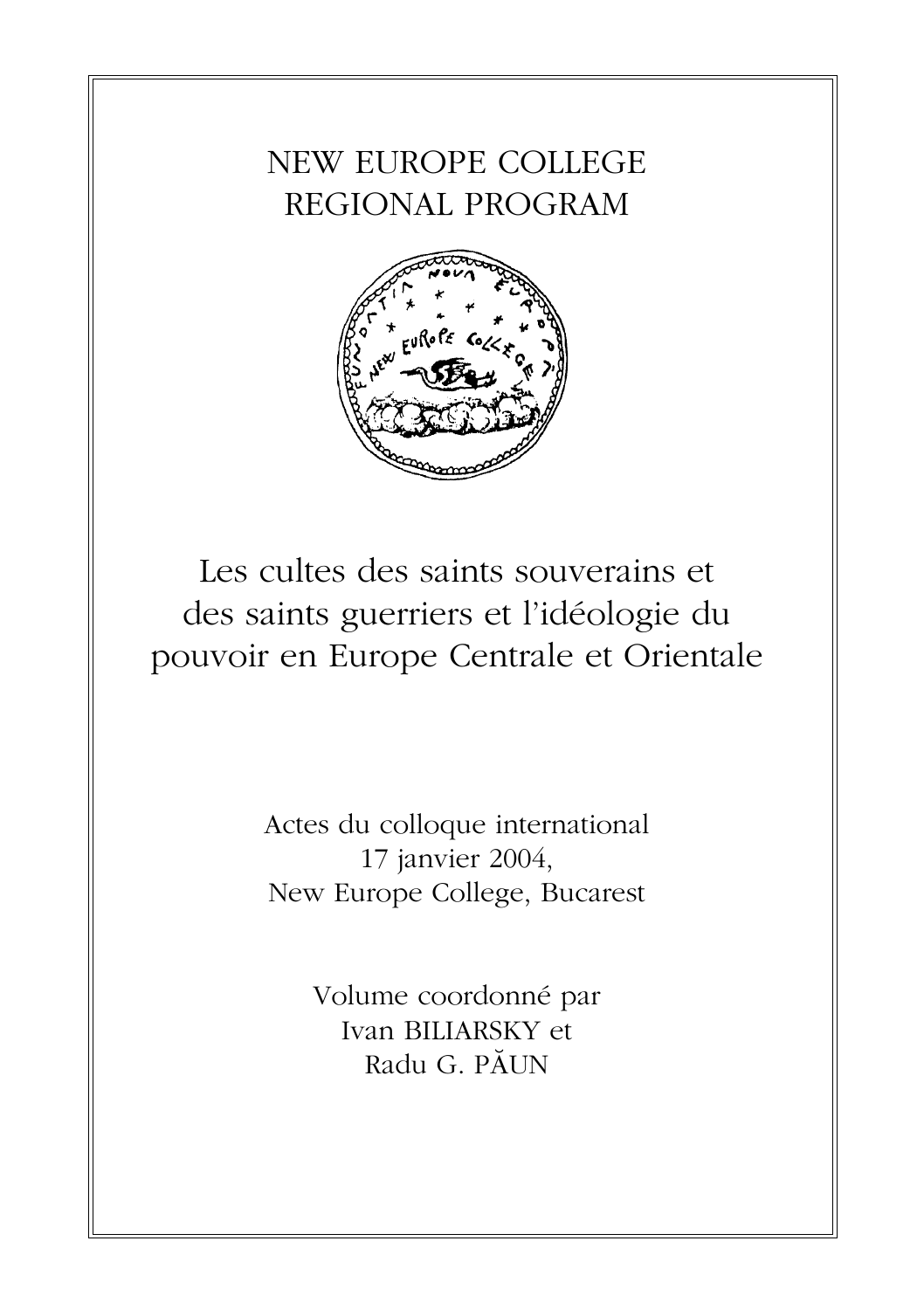Editor: Irina Vainovski-Mihai

Copyright © 2007 – New Europe College

ISBN 978-973-88304-1-7

New Europe College Str. Plantelor 21 023971 Bucharest Romania www.nec.ro; e-mail: nec@nec.ro tel: (+40-21) 327.00.35; fax: (+40-21) 327.07.74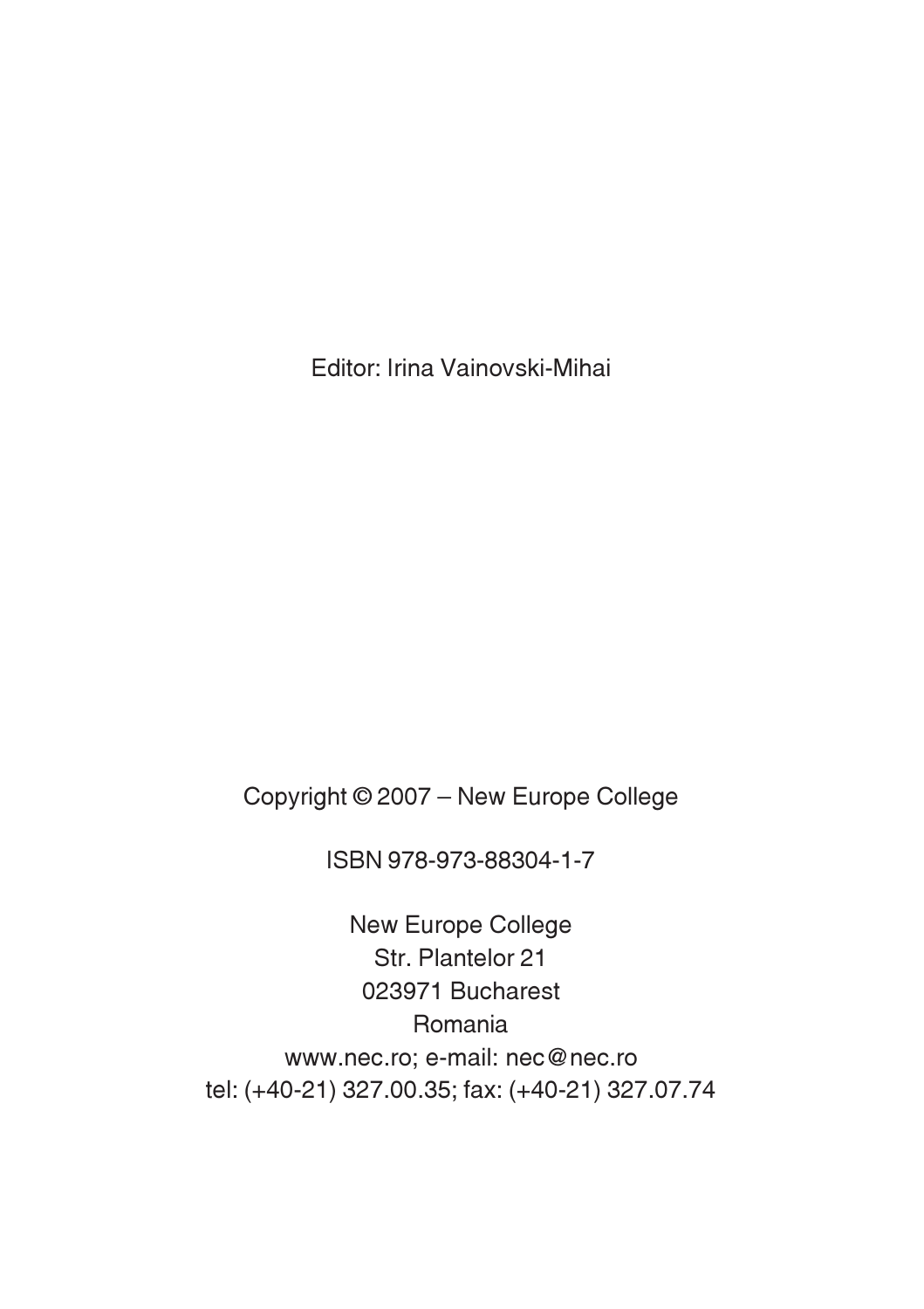## THE CULT OF SAINT PETKA AND THE CONSTANTINOPOLITAN MARIAL CULT

Ivan BILIARSKY

1. In July 1230 or 1231 AD,<sup>1</sup> soon after his victory in the battle of Klokotnitsa and during a time of good relations with the Latin masters of Constantinople, the Bulgarian tsar John II Asen managed to obtain the relics of Saint Paraskeva of Epivatos. He subsequently arranged for the remains of this holy nun, whose cult was of only regional importance within the Empire, to be translated to Târnovgrade. There the remnants became the object of special veneration, which developed into one of the characteristic traits of Bulgarian spiritual life in the Late Mediaeval period and even during Modern times. This paper will focus on the mediaeval worship of Saint Paraskeva, who became known as Petka of Târnovgrade and was the celestial protector of the capital and the state, and a particular patron of the authorities in the Second Bulgarian Empire. This specific trait of the cult developed further and had its influence in neighboring countries, and most significantly in the Principality of Moldavia. It is precisely in this respect that we find one of the important features in the cult of Saint Petka: it draws closer to the Constantinopolitan cult of Our Lady as the Protector of the City. Thus, the veneration of Saint Petka was considered a characteristic part of the mediaeval conception of people, power and Empire.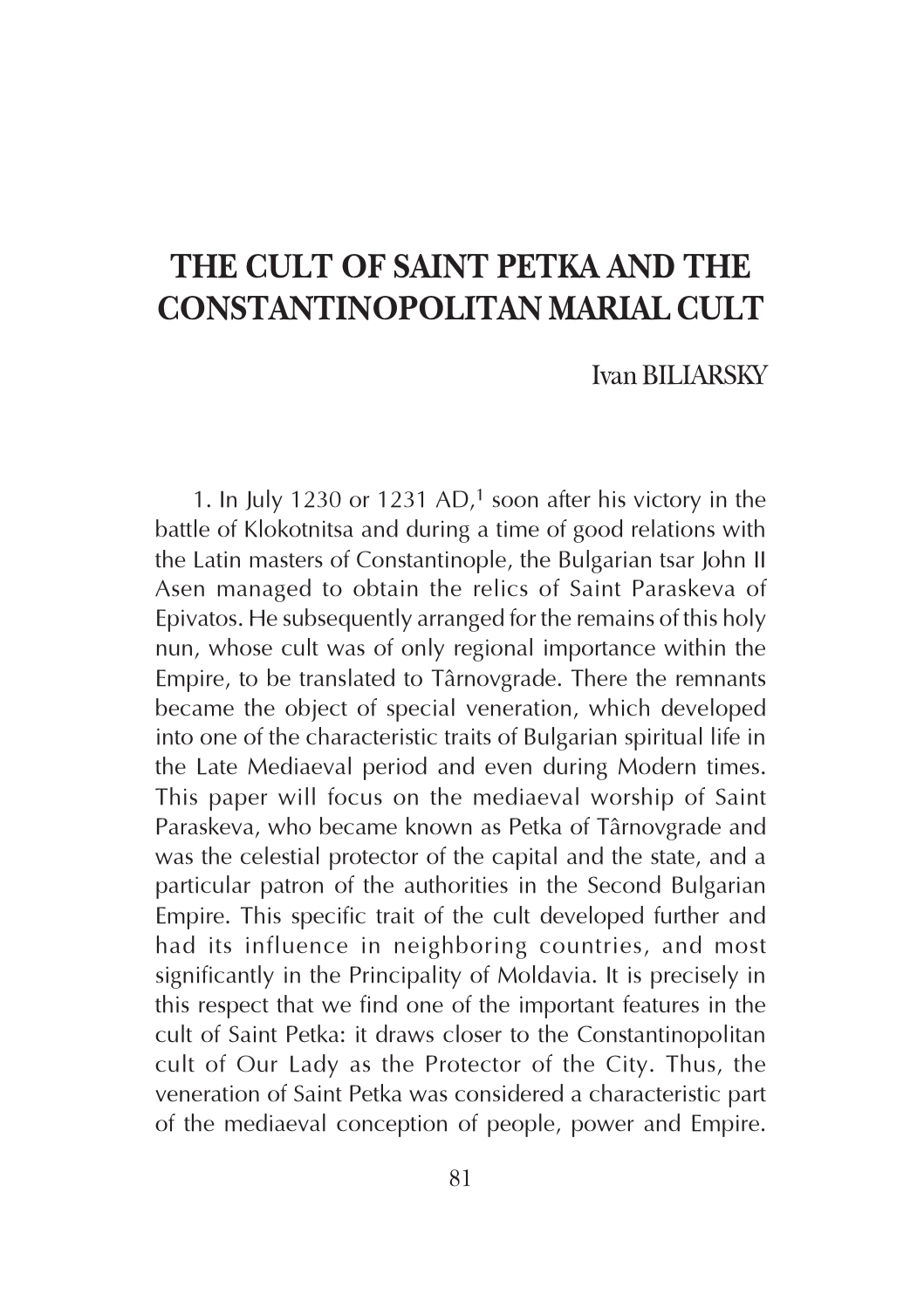As a result, it partially acquired the function of the Marial veneration in Constantinople, which is associated with the celestial basis of the notion of the Ecumenical Empire and the very power of the basileis. These topics will be retraced and emphasized in this study.

Clearly, we should also explain why we present Saint Petka in a volume consecrated to the cult of saint rulers and saint warriors. We should of course avoid referring to the citations that represent the holy woman as a "brave and defending commander" ( $\sigma\tau\rho\alpha\tau\eta\gamma\delta s$ , **EDERGOVERGY**) and the prayers that call on her to intervene in the battle against the infidel foes. The purpose here will be to highlight the ideological sense of the veneration, which is linked to the protection of power and faith. In the Orthodox tradition, it is Our Lady and the saint warriors who protect the terrestrial rulers in their battle against the infidels (we have the examples of the story of the siege of Constantinople in AD 626, many accounts of Saint Demetrius as Defender of Thessalonica and later as protector of the victorious Russian army in the battle of Kulikovo field against the Tartars). In Byzantium and Bulgaria, Saint George is the protector of the imperial army, while in Russia he aids the rulers in their fight against the heresies, which are represented in his iconographical scheme as the dragon lying under his horse. Thus, the cult of Saint Petka develops certain characteristics, which give it an ideological function similar to that of the veneration of the saint warriors in the Balkans and Eastern Europe.

2. It is first necessary to stress some characteristic features of the Constantinopolitan cult of Our Lady. This cult began to be recognized as fundamental simultaneously with the Christianization of public life in the Empire during the second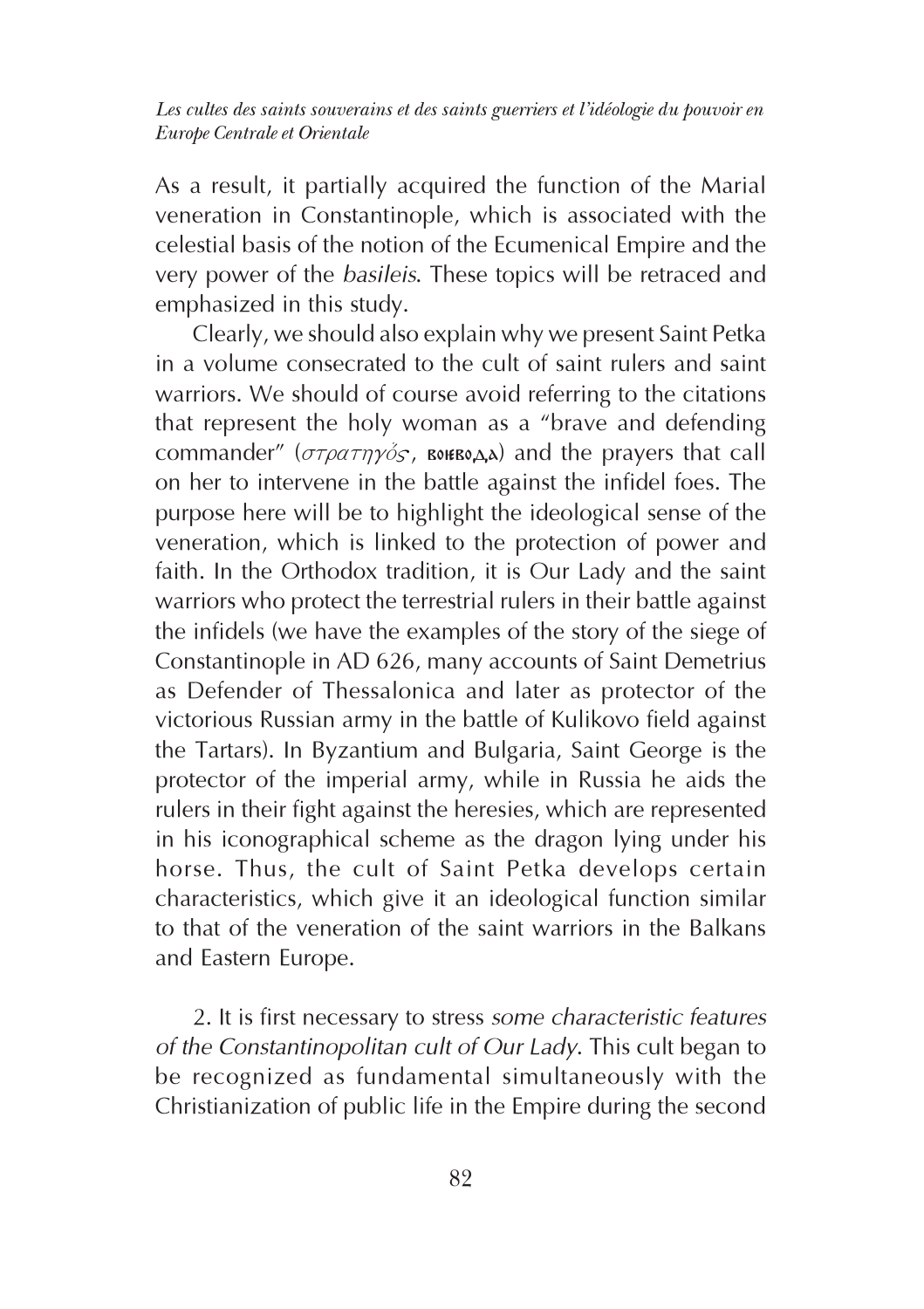half of the sixth and the beginning of the seventh century. This was a period of seeking (and finding!) a new identity – an identity that could strengthens and saves the Christian Roman community. This is also the identity of the savior power, which designates its origins, foundations, and essence. Does this mean we can determine the general traits of the Marial cult in the imperial capital?

For the Rhomaioi, the Empire was a holy unity regarded and comprehended from an eschatological perspective as having a special mission in the world and in history. As the first great Christian state and the primordial propagator of the new faith, it acquired an essential role in achieving the divine mission of the salvation of humankind. It is precisely this approach that needs to be applied in the study of the city-protector cult of the Mother of God. It is she who, as human being, gave flesh to Divinohuman and who is the closest to Him. It is for this reason that she is recognized as the celestial protector and intercessor of humanity. It is in this context that we should study the origins of her cult as the defender of Constantinople, which emerged at the end of the sixth and beginning of the seventh century, as well as its further development.2 The mission of the Empire was understood on the basis of the detailed philosophy of history. The Romaic theocracy regarded the state as quite similar to the Church in its mission: to prepare and lead men along the path of Salvation to the End of the World and the Last Judgment. Of course, the state never became a Corpus Christi, unifying the visible and invisible worlds as only the Church was able. Nevertheless, it had its salvation mission and it was precisely from this mission that the special protection of Our Lady over it and its capital was derived. As is well known, this cult is frequently linked to the siege of the Polis by the Persians and Avars in AD 626 and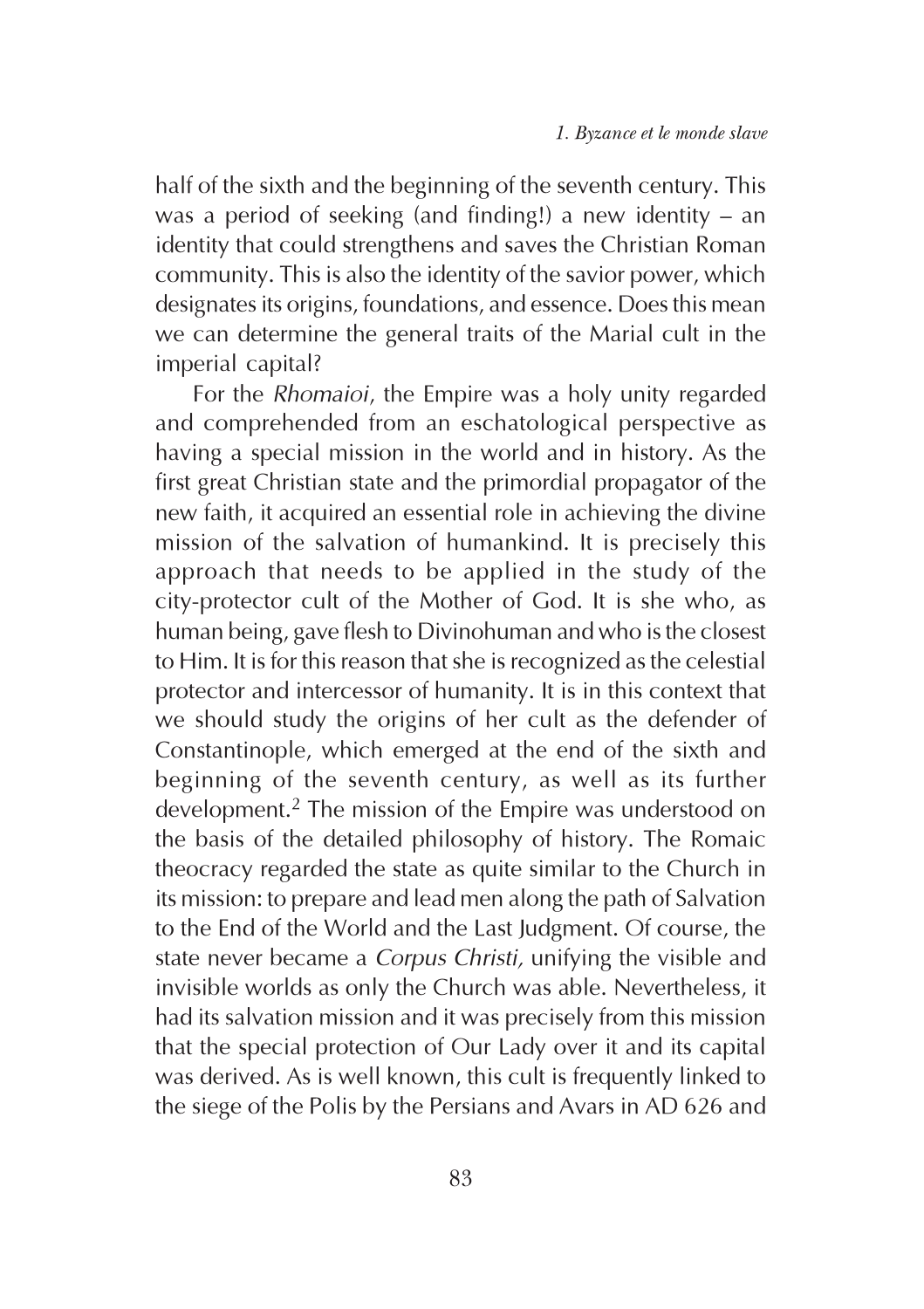to its miraculous salvation.<sup>3</sup> While this is indeed an important point, it is nonetheless more the result of, than the reason for the Marial cult.

3. Within this historical and religious framework we will present our observations on the cult of Saint Petka in Bulgaria as a counterpart to the Marial cult of Constantinople.

3.1. Firstly, her function was that of the protector of the imperial capital. It is well known that the capital of the Second Bulgarian Empire was perceived as a replica of Constantinople, in the same way as Moscow would become later the "Third Rome". For this reason it was named "Tsarigrad" or 3. Within this historical and religious framework we will present our observations on *the cult of Saint Petka in Bulgaria* as a counterpart to the Marial cult of Constantinople.<br>3.1. Firstly, her function was that of the  $\beta$ aσιλέως). The clearest expression of these ideas is to be found in the Slavonic translation of the Chronicle of Constantine Manasses, made in Bulgaria in the fourteenth century. Târnovgrade is presented as the successor of ancient Rome, replacing Constantinople in the Greek original of the text.<sup>4</sup> Such a city needed a celestial protector. Naturally, the Marial cult also existed in the Bulgarian capital and was of particular importance, but it was the cult of Saint Petka that became more intimate with the city – as well as with the state and the authorities in general. This veneration, which is quite well attested in the hagiographical and liturgical written sources, has a significance that needs no special confirmation.

We will begin the review of these testimonies by mentioning some hymnographic issues, though in approaching them we must keep in mind their origins. The earliest service of Saint Petka is a translation from Greek, and the original text bears ideas from the time before the arrival of the relics in Târnovgrade. This is therefore not entirely relevant to our subject that focuses on the cult as created in the Bulgarian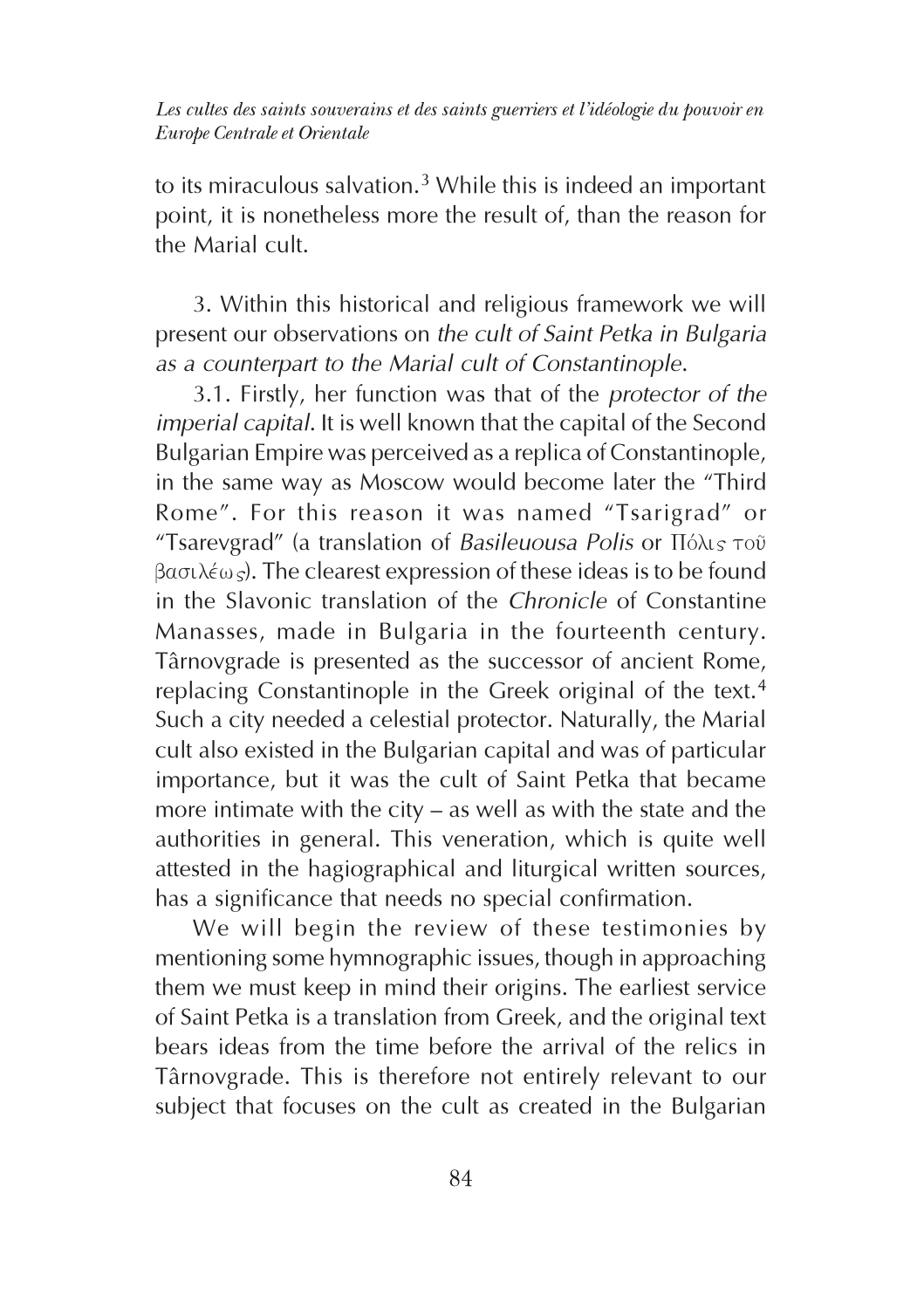capital. Testimonies to the cult of Saint Petka as a counterpart of Constantinopolitan Marial veneration are to be found only in some later additions that we will only mention here.<sup>5</sup> Of course, our attention has to be focused on the so-called "Târnovgrade service" of the saint, which was set up in Bulgaria. The possibility that Saint Patriarch Euthymius was the author of that service<sup>6</sup> gives further significance to the evidence we obtain from it. We can say that this is the most important, clearest, and most unambiguous source on the cult of the holy woman as a defender of the city, and as such it is a "political" and imperial one.7 We will now attempt to describe its essential traits.

Firstly, it must be stressed that, in the text addressing the saint, the Bulgarian capital is called "your city".<sup>8</sup> This is a reference to Our Lady's relationship to the imperial city of Constantinople following Akatistos' tradition. We have already emphasized this relationship and here it serves to underline the similitude of the ideological paradigms with the taking into account of all the conditions coming from this type of reduction – to replace Our Lady by Saint Petka. Thus, the holy woman is implored to guard "her city", in which lie her holy relics<sup>9</sup>. In the fifth ode it is explained that

"Târnovgrade inherited by thee, reverend, a divine deliverance and an approbation and a calm harbor which saves ever from the ferocious calamities of many types and from the attacking furies".<sup>10</sup>

Another essential element in the veneration of Saint Petka is the reference to the fact that her city had obtained a fathomless treasure by the arrival of her relics.<sup>11</sup> This attitude, which is the origin of the veneration of the relics after 1230, marks the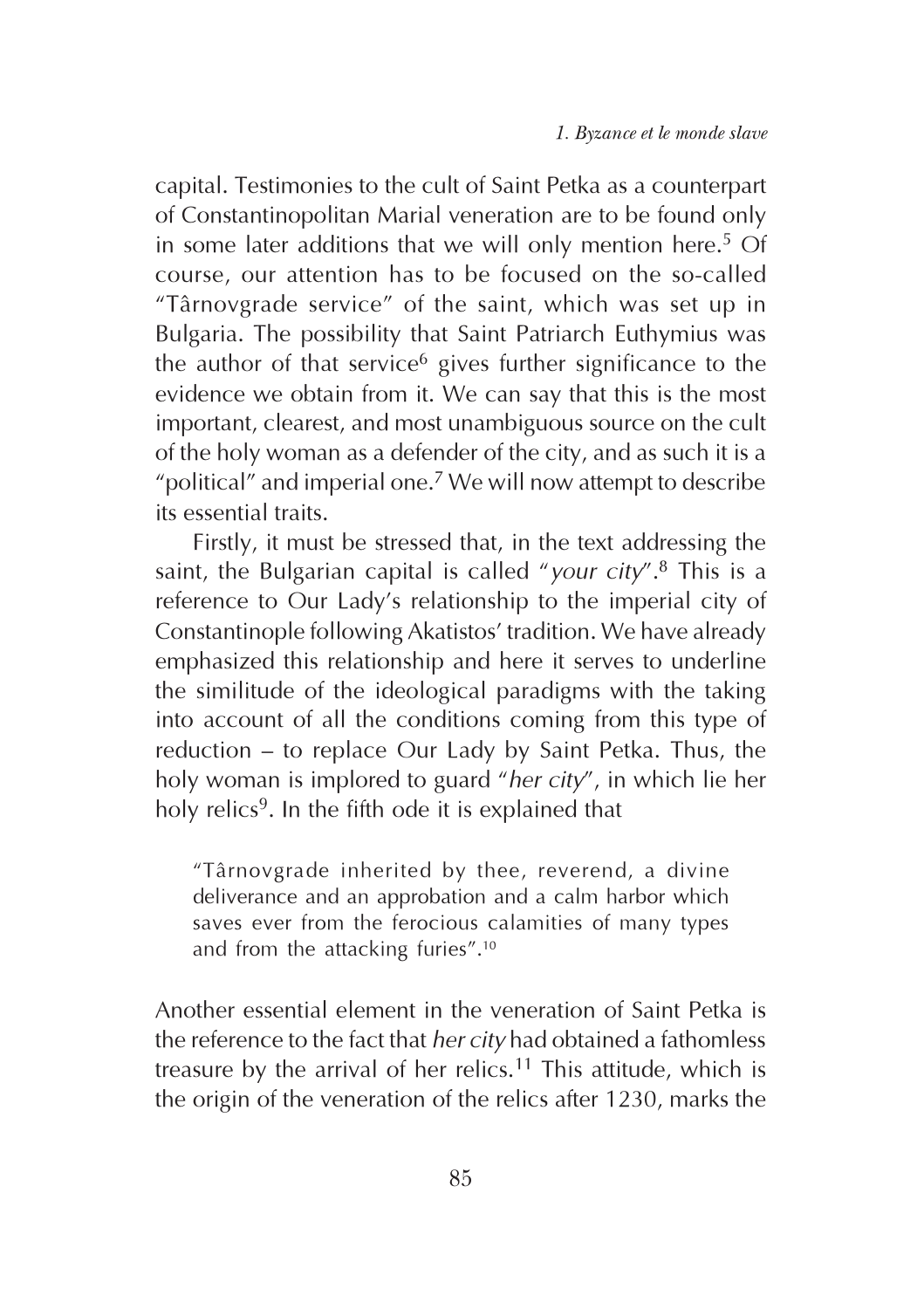crucial difference between the cult of Saint Petka among the Bulgarians and the Romanians, on the one hand, and the Greeks, on the other. This difference was quite clear to a man of the Post-Byzantine period. The priest Synadinos of Serrhai proclaimed deliberately that the relics had not done any miracle during their stay in Constantinople because the local Christians there had not venerated them, as the Bulgarians and Moldavians were also later to fail to  $do.<sup>12</sup>$  This provides us with the interesting conceptualization of the results of the veneration, and of the cult in general, to which the present study is dedicated.

A comparison of the different copies of the cited service could produce some interesting results. The editor of the text – Stephan Kozhuharov – underlines that what he calls the "Rila copy" contains the greatest number of "Târnovgrade" references. Following this line, we can inquire as to the counterparts to the citation of the name of the Bulgarian capital, or expressions such as your city, in the other copies. For example, we find the expression your slaves,<sup>13</sup> which could suggest that the word *city* in liturgical texts does not necessarily designate an agglomeration with its population, administration and so on. The city in the texts cited above is identified with her slaves, meaning the believing, devoted and faithful people. This is equivalent to all of the Christian community, united in the Church on the path to Salvation. In this sense, I believe, the liturgical meaning of the word city becomes a worthy subject for a special study.

3. 2. The cult of Saint Petka as a celestial patron of the power begins with the translation of her relics to the Bulgarian capital. According to the notions of the time, the arrival of the relics was performed by the will of  $God<sub>1</sub><sup>14</sup>$  as was every other acquisition of a sacred object. It was clearly seen a manifestation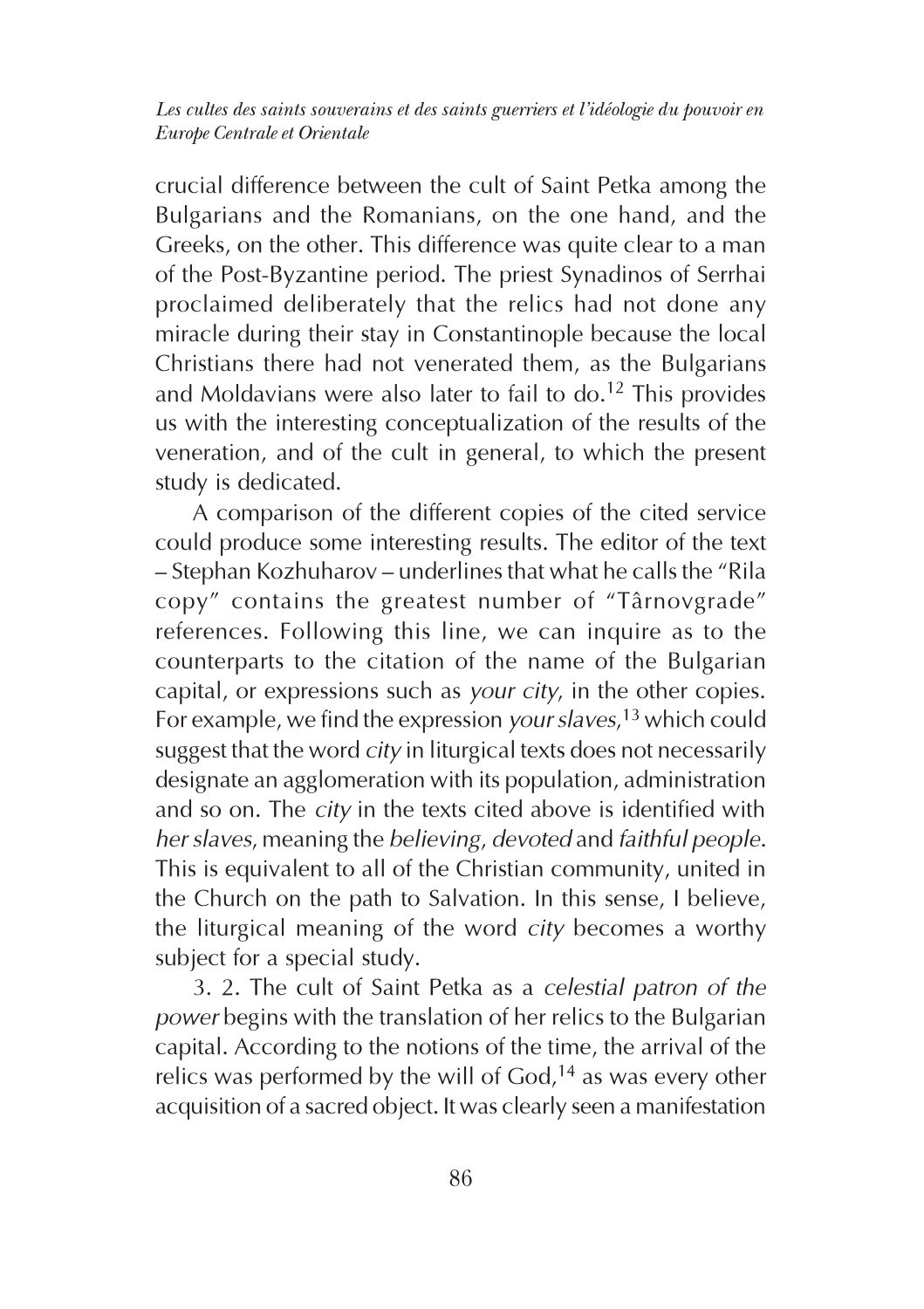of divine grace, a divine intervention intended to support the salvation mission of the Empire and its authorities. The Lord protects His city, the capital, and for this reason He allows the relics of the saints to be presented there as transmitters of holiness and grace. The relics thus legitimize the city and become the source of its celestial protection. In such cases, the sovereign who organized the translation (this act is always performed by a monarch) is no more than an executor of God's will, a fact that has much bearing on the essential element of the conception of power based on theocratic ideas.<sup>15</sup>

The exaltation of the Empire, as a result of divine intervention in human affairs, is eloquently presented in the hagiographical sources. In reference to Saint Petka, we can mention the narrative of the translation of her relics to Târnovgrade explained in terms of the presence of the Latin power in Constantinople having let her veneration turn to decadence. It was for this reason that the Lord instilled in the heart of the pious Bulgarian tsar the inspiration to transfer the relics in his realm.16 Some moments of this story are worthy of closer inspection. Firstly, it is a generally agreed fact that the monarch represents not only the central, but is also almost always the unique executor in the translation of the relics. This is presented as a quasi-ecclesiastical service of the sovereign related to the heavenly protection of the Empire and the eschatological Salvation of the people. In the words of the mediaeval scribe:

"He [tsar John II Asen (my note, I. B.)] obtained for himself the better: honor and praise and joy and happiness, invincible help, enforcement of his Empire not only in this age but also in the forthcoming one by the obtaining of our savior saint."<sup>17</sup>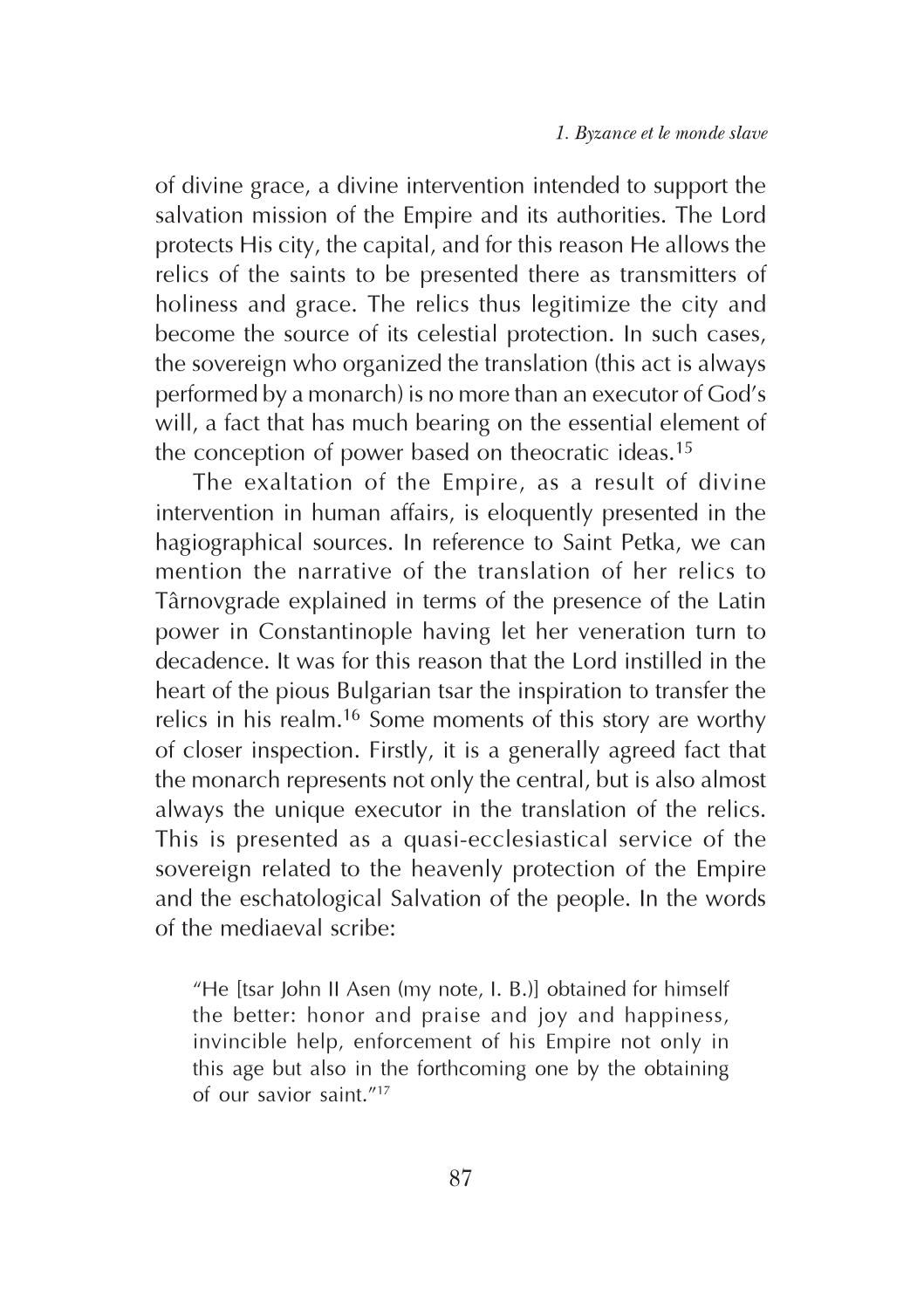This is the imperial service to the cult of the patron of the people and of the realm. It suggests the ideological schema, the written expression of which is the account of the relics arrival.

The state and its sovereign obtain divine protection in two different ways: either the saint prays to God for his grace, or he acts himself as a defender, as warrior defender. Both of these cases are characteristic for the intervention of Our Lady – the first is linked to the very essence of Christianity, while the other took place in some historical events, such as during the siege of Constantinople in AD 626. Both these forms of help are also characteristic for Saint Petka. The prayers of the woman saint protected Bulgaria, and later Serbia (after their translation to that state), and supported the augmentation of piety.18 A text from the Vita written by patriarch Euthymius is particularly noteworthy, because the holy woman is accorded the "glory" of the Bulgarian tsars, bringing them victory, fighting off enemies as a brave commander, sending them away from the city of Tarnov.<sup>19</sup> The *Vita* ends with a prayer to the woman saint to protect the tsar, the Empire and the people.<sup>20</sup> This can be summarized eloquently, as follows: Saint Petka takes the people under her wing; she guards the capital, Basileuousa Polis; consequently, holiness enters the political power in the Empire, becoming its basis and essence.

The "Târnovgrade service" of Saint Petka contains many citations that confirm the thesis of the saint as celestial protector of the power and of the Bulgarian tsars in particular. The most important prayers addressed to her in this text aim to strengthen the sovereign and assure his victory over the enemy.21 The following quotation is most relevant in this regard: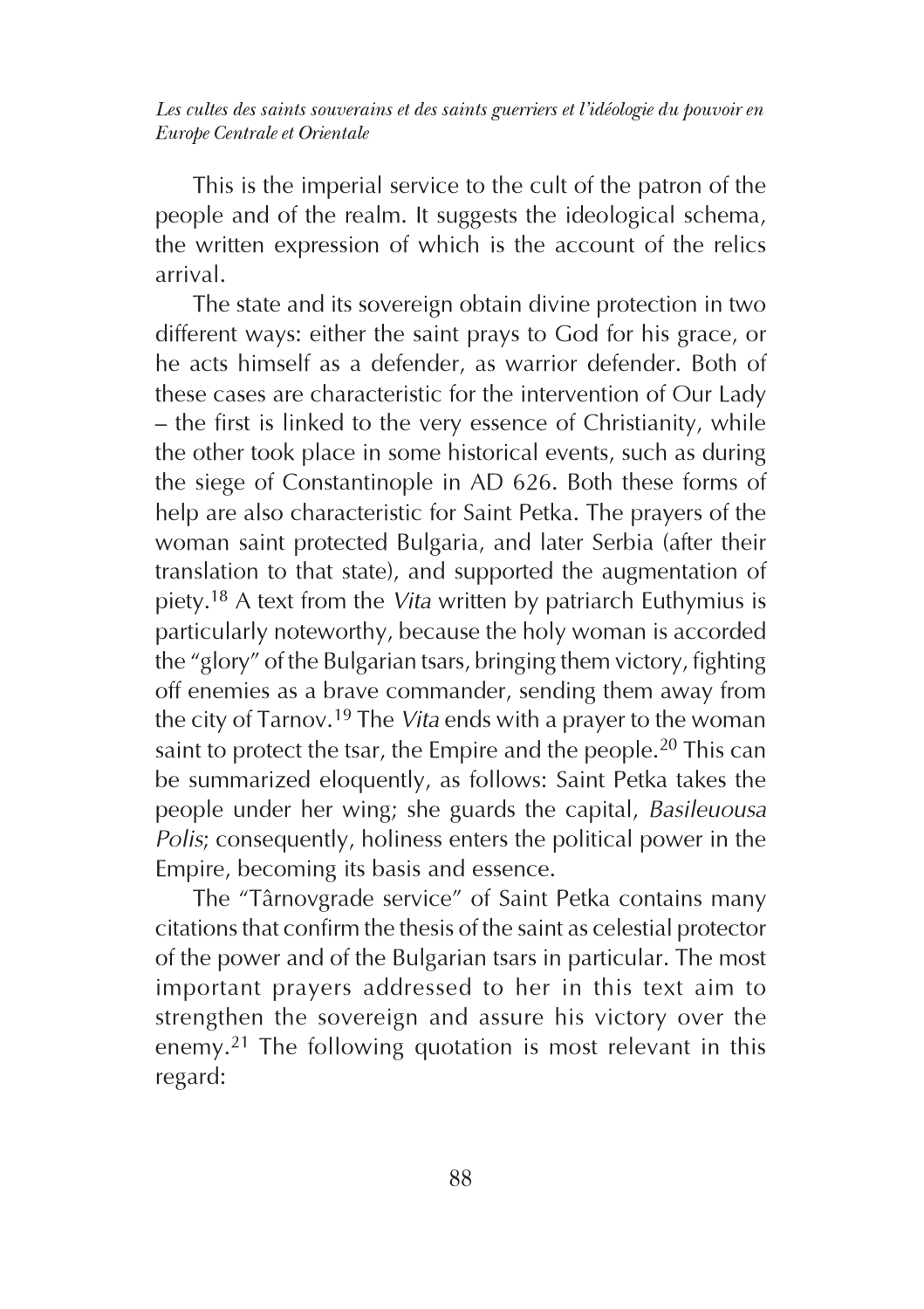$W$  Параскеви пръхвалнаа. крепость бъди и дрьжава цремь. даваи на враги бедбожніе победи. Матвами своими иже кь гъ. и сьхрани пр $\hat{\Pi}$ бнаа."<sup>22</sup>

The comparison with the Mother of God is significant in this case. In the very next troparion she is appealed to:

 $P$ àуи се ц $\tilde{\rho}$ каа похвало ...  $\rho$ а̀уи се на враги бе $z$ божніе победо...".<sup>23</sup>

And, at the end, one of the polyeleic verses reads:

 $"$ Твоємя градя даряй. багодрьдновенняю кръпость сь цремь. и  $A^{\hat{\alpha}}$ ь въньць пръвывающи вь въки съ нимь.  $^{\prime\prime}24$ 

3. 3. The veneration of Saint Petka as a celestial intercessor is one of the most important traits of her cult. By the intercession from an eschatological perspective, the cult takes on a number of features of a counterpart to the Marial cult in its functions. It is clear that the existence of the relics in the imperial city testifies to a special type of divine presence, by which God sanctifies the capital as well as the entire Empire, confirming its sacred character. This presence is not pantheistic but personal and Eucharistic in the Church by intermediation of the divine grace. $25$ 

To study the topic further, we can refer to the works of the Saint Patriarch Euthymius, who was the central figure in political ideology and state identity formation in this age of consolidation of the orthodox commonwealth. In his writings, he called the body (the relics) of the woman saint the "domicile of God":

"You are the sacred vessel which contains the true sea [or "the true *myron*" in different copies] – the Holly Ghost."<sup>26</sup>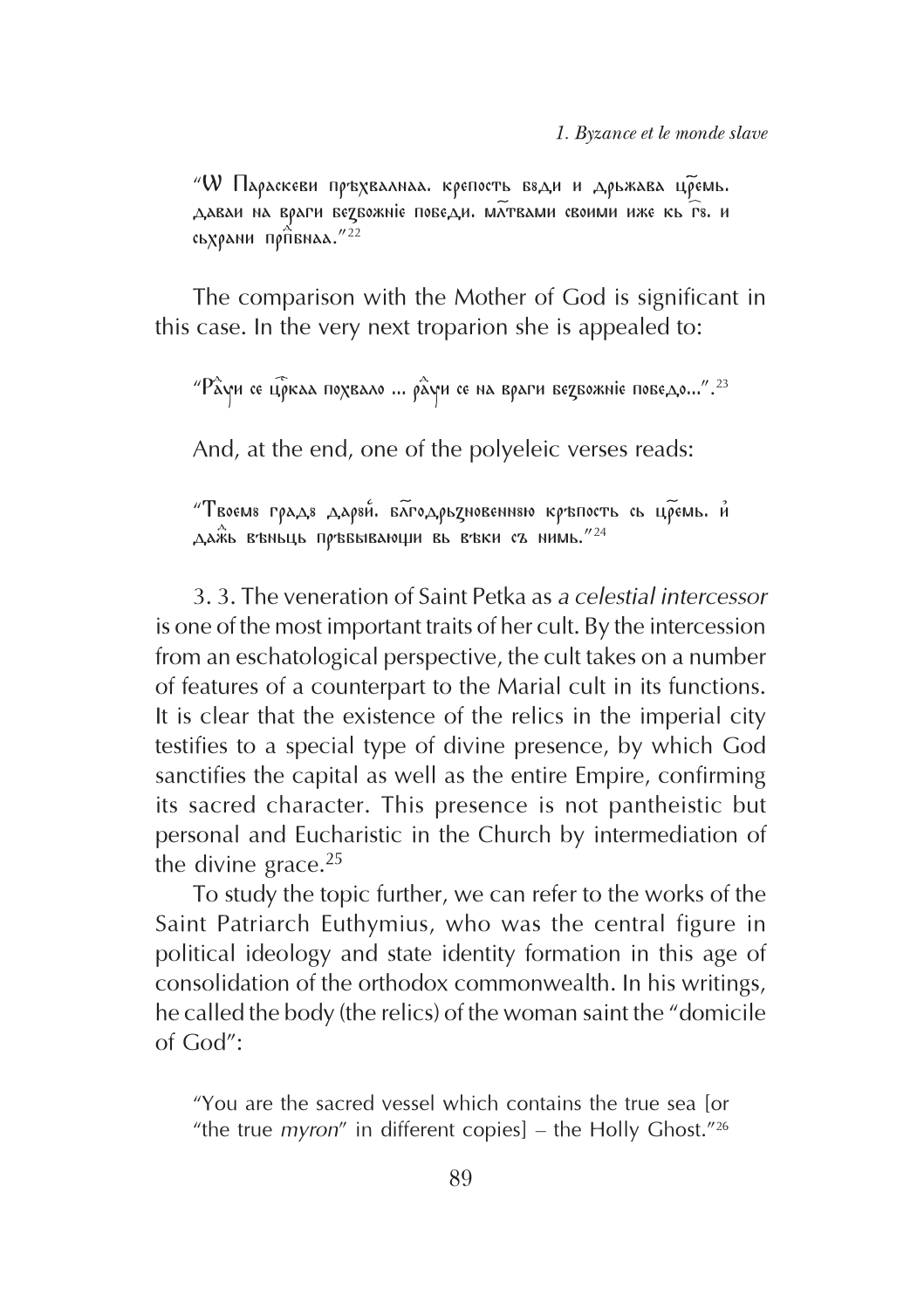He explained in this manner the miracles of the relics. The mention of Jesus Christ as the "bridegroom" of the saint, as well as the quotation from the vetero-testamentarian book of the Song of Solomon in the text of the Vita,<sup>27</sup> should be interpreted in the same way. The orthodox ecclesiology interprets the bride, cited in this book of Holy Scripture, as an image of the Church. In this sense, I would like to refer to the conception of the Empire as "Church" that I studied in a recently published article.<sup>28</sup> We can find God's presence only in the Church; it is He who is its head. The figure of the bride in the Song of Solomon has an ecclesiological interpretation, but we should not disregard Orthodox Mariology, which interprets the vetero-testamentarian temple as a pro-image of Our Lady, as well as the Church. God is present only in His Mother's body and in the Ecumenical Ecclesia. This divine presence is also derived precisely from the consecration of the Empire – the reason being the celestial protection over it. In this sense, the mentioning of the saint as a bride of Christ is very eloquent and cannot only be found in the text of the Vita, but also in both her services; the old one<sup>29</sup> and that of Târnovgrade.<sup>30</sup>

Following this idea, we should make special note of the motifs used in considering the Mother of God as an image of the Church as can be found in the text of the Târnovgrade service. They acquire a particular signification in the study of the "royal priesthood", especially since Our Lady is called in the same text "tsarina, who bore the Tsar"31 or "the royal praise".32 She is the woman who gave birth to Lord, was His palace and His home. The allusions to the Temple, the Arch of Alliance and the Altar of the holocausts are evident<sup>33</sup>, and they have their particular importance in the context of the service of a saint who was the protector of authority in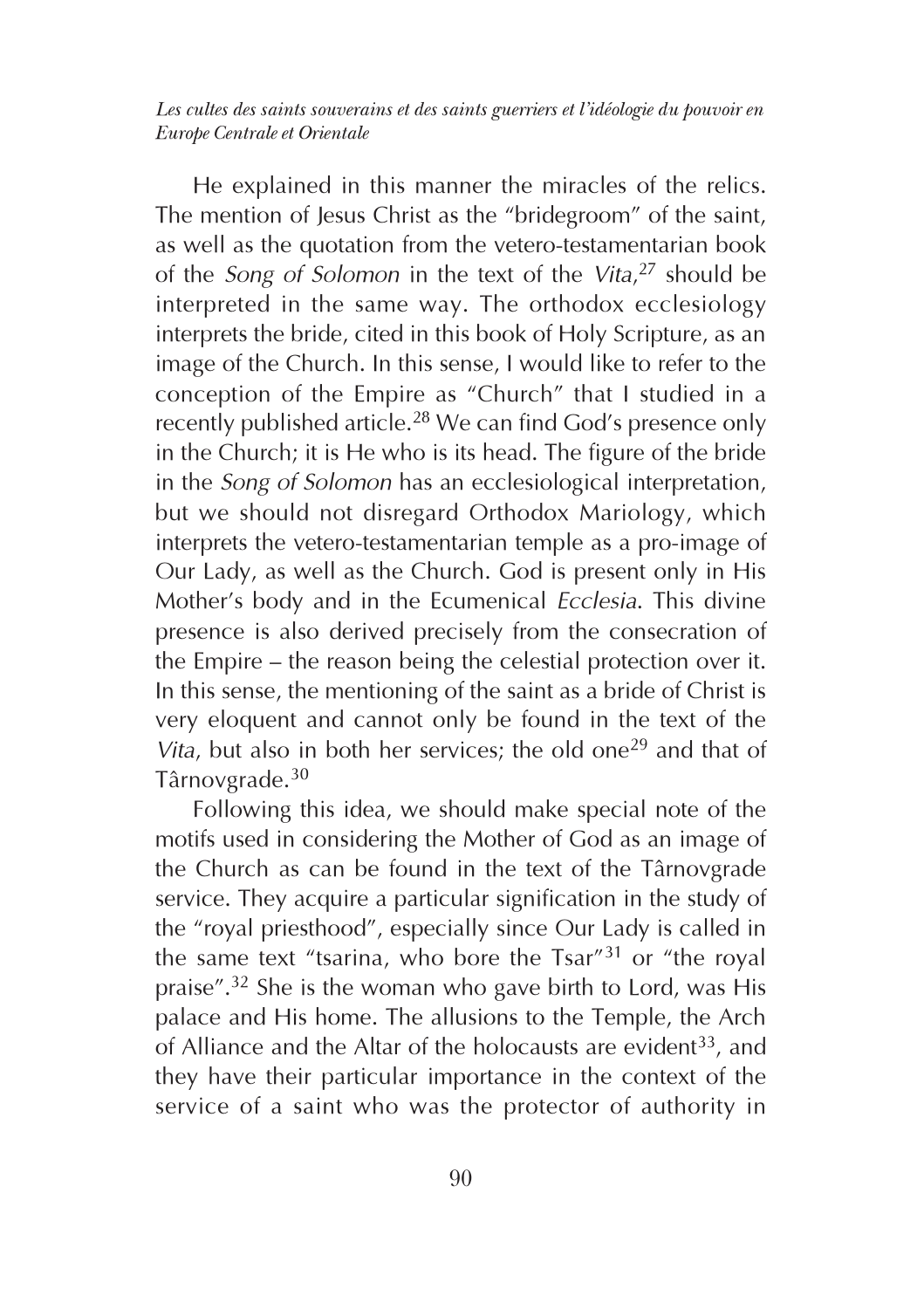mediaeval Bulgaria.34 This is clearly concerned with both the well-being of the people and their path toward salvation.

It is well known that there are three women saints with the name of Paraskeva-Petka. For the time being we will disregard the fact that their venerations somewhat fused together<sup>35</sup>, in order to note that they all appear as personifications of the day of Friday.36 In the ecclesiastical tradition, this is the day of the Christ's Passion, of His sacrifice on the Cross for the salvation of the humanity. This is why one of the earliest images of Saint Petka (and even this is as a martyr: Saint Petka the Roman, and not Saint Petka of Epivatos) in an illuminated manuscript dated to the ninth century shows her with the instruments of Christ's Passion in her hands. $37$  This type of image contains the ideas of salvation and the worldly path to it starting from original sin (as the reason for the loss of life in God for humankind), through the Incarnation and the Sacrifice of the Son of God, by which the innocent expiates the sins of humanity toward the Last Judgment and the salvation of those who adopt the Way, the Truth and the Life of their own free will. All this is necessarily linked to the Marial cult, since Sacrifice and Redemption is obligatorily linked to Incarnation. Only the truthfully incarnated Son of God, only the Logos having truthfully obtained human nature is genuinely able to suffer and to atone for fallen humanity. But the Incarnation is impossible without the Mother of God, who bore the Logos and gave Him flesh. This is the point where the veneration of Friday coincides with the veneration of Our Lady and reflects the Savior mission of the Empire.

4. The similarity of the cult of Saint Petka with the veneration of Our Lady is a secondary point and took place after the translation of her relics in Târnovgrade being clearly linked to this event. The woman saint was venerated in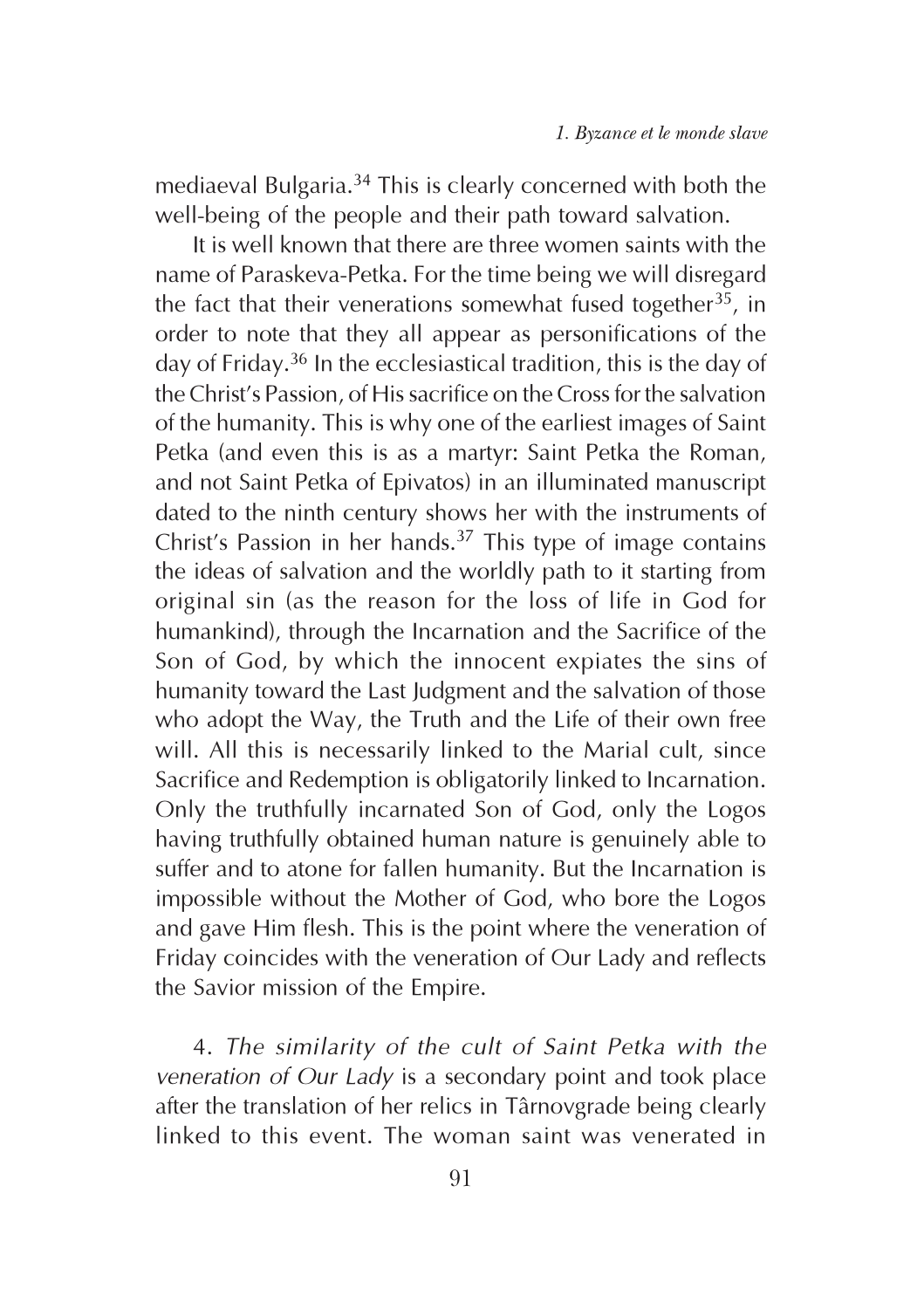Byzantium only as a holy nun who preferred virginity in Christ than life in that age. In her Vita there is nothing to inspire any development toward such a form of veneration to correspond with the Marial cult, with the obvious exception of the fact that she was a woman representing the very idea of virginity. The veneration of women saints is in some sense almost never linked to that of Our Lady. This is not an exception: as male saints are in a certain sense *imago Christi*, so women saints and nuns and anachoretes are imago Virginis. This assertion becomes clear in Christian art.

At this point of the research, we will pay special attention to the historical context and that within the framework of the frescos of the church [the frescos of Arbore (Moldavia)] where we find the first known painted cycle of the Vita of Saint Petka.<sup>38</sup> This monument provides very interesting material for our study. The frescos of the life-cycle are linked to representations of various eschatological, biblical, Marial and other scenes. Of particular note are the representations of the Akatistos hymn to Theotokos that include the scene of the siege of the imperial city of Constantinople in AD 626 and its miraculous salvation by the Mother of God. Most remarkable is the fact that the emphasis is placed on this scene of the aforementioned external ecclesiastical frescos of Moldavia from the eighteenth century.<sup>39</sup> Situated during the historical rule of Petru Rares, they reveal a religious and political meaning through their attempt to argue on behalf of power in the principality. It is precisely in this sense that the representation of victory over the Persians and Avars in AD 626 at Constantinople and the entire cycle of the Akatistos hymn are most significant.40 This is an important conclusion because of the particular implication of the Marial cult in the Orthodox tradition whose clearest written expression is the Akatistos itself. In as far as this study is dedicated to the parallelism between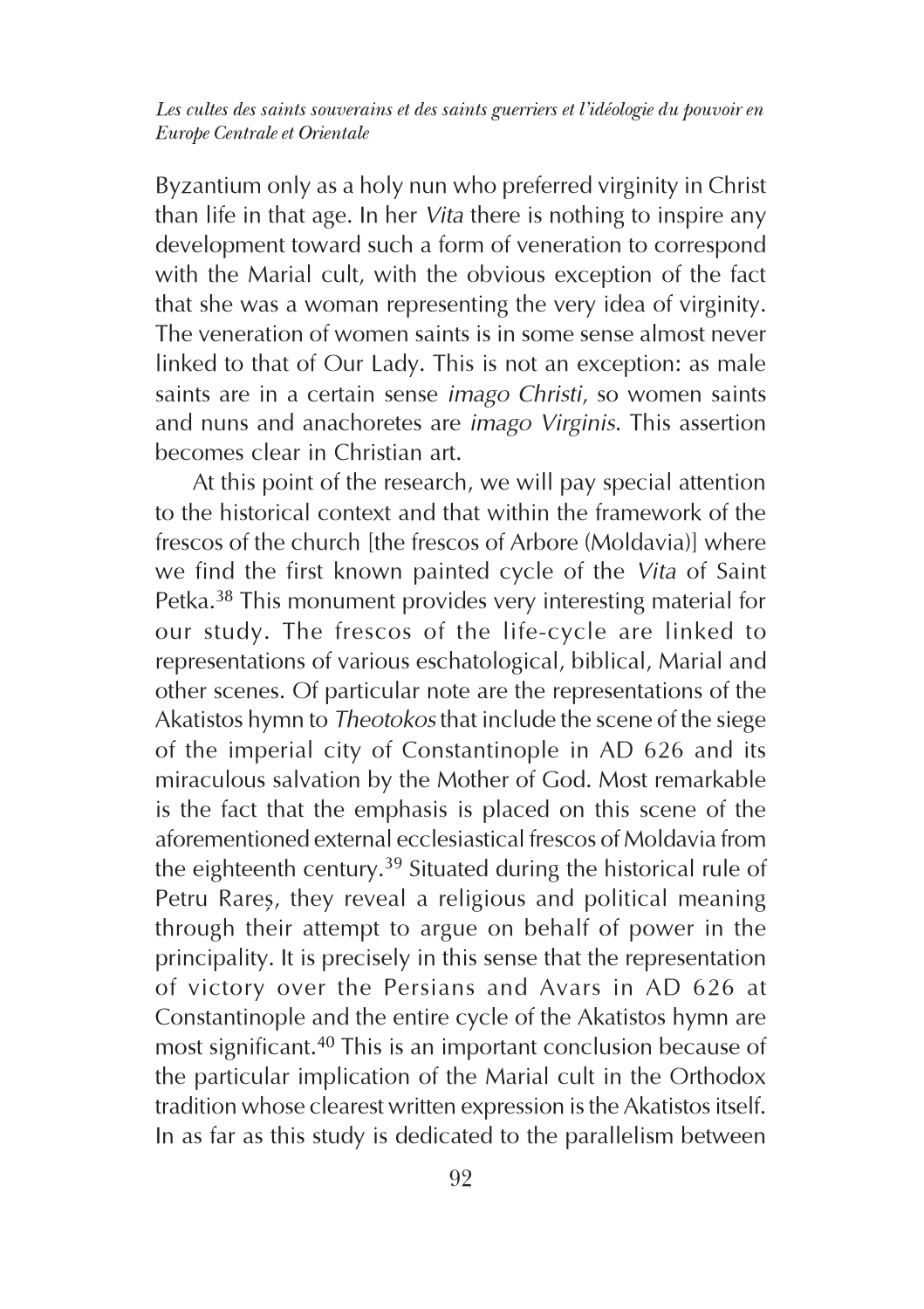the veneration of Saint Petka and Marial devotion, we need to pay attention to the spiritual and compositional context of the representation of the scenes of her life and above all to the correlations with the illustration of the Akatistos and the siege of the imperial Polis. Sorin Ulea highlights the military and political meaning of the frescos. The scene of the translation of the relics of the woman saint to Târnovgrade is situated on the southern part of the western front of the church and thus adjoins the scene presenting the siege of Constantinople. In Ulea's view, both scenes are united in an ideological and thematic unit.41 Evidently, this is a glorification of the capital of the Orthodox Empire, the "Eye of the Christian world", as well as of the victory over enemies thanks to divine grace. Thus, the obtaining of the relics and the victory over the enemies of Christianity, both united, enabled the veneration of Saint Petka of Epivatos (later "of Tarnov") in a direct correlation with the cult of the Mother of God as the Defender of the City. I mean here, of course, the functions of both cults in Bulgaria and, later, Moldavia, as the veneration of the celestial protectors who identify state and power in the conception of the Orthodox Empire.

E. Bakalova has convincingly proved that the textual basis of the life-cycle of saint Petka in Arbore is her Vita, written by Saint Patriarch Euthymius.42 Moreover, both cycles –in Arbore and in Roman – ended with the arrival of the relics at Târnovgrade, neglecting all subsequent movements. It was this city, the glorious capital of the Asen dynasty, which received the treasury – the body of the woman saint – and obtained by it protection from enemies and glory of its rulers.<sup>43</sup> This was the same protection the imperial city of Constantinople obtained from the Mother of God, the Intercessor of Humanity. All these observations refer to the mediaeval Bulgarian tradition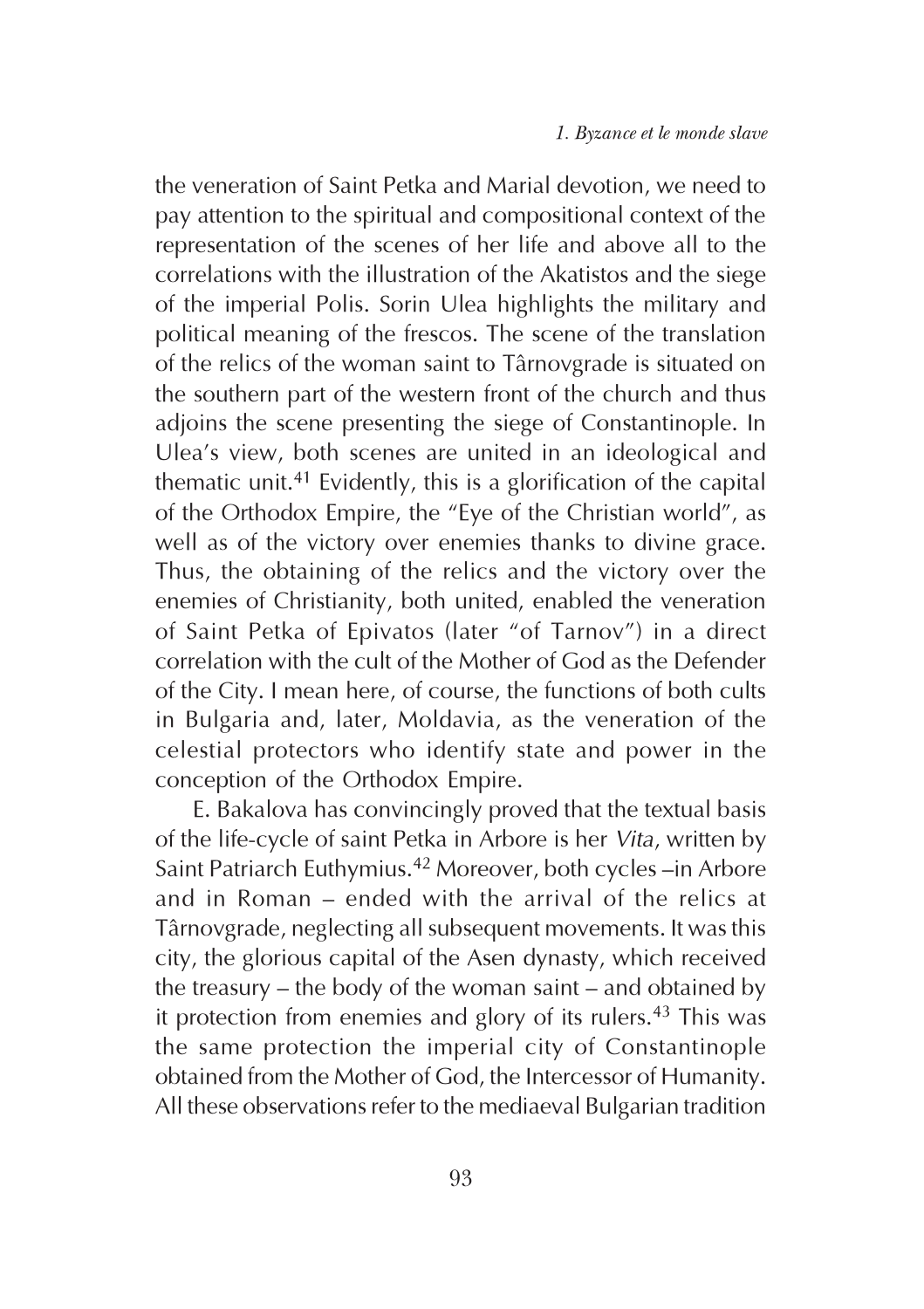and eventually to the Constantinopolitan tradition. It is based on this that I have used the example of post-Byzantine art in Moldavia in order to clarify the conception of power in the Second Bulgarian Empire.

We must therefore now return to the written texts in order to try and find some counterparts and resemblances to the tradition of the Akatistos hymn. The kontakion of the sixth ode of the Târnovgrade service of Saint Petka reads:

" $\hat{K}$  гла  $\hat{H}$ . По Върбранное воеводъ : Върбраннои и блареи  $Z$ аст $s$ пници. б $\widehat{\lambda}$ годарьствн $s$ ю песнь и мольбн $s$ ю. нна приношоу ти гра̀ твои (variant: "рабы твои") блженаа. не нако имеции  $\widehat{\vec{w}}$  ба  $\overline{\hat{h}}$ ръпость непобъдимяю  $\overline{\hat{w}}$  все исквшенеи. избавлаи ме вьсегда.  $\Delta$  χοεε τη. ρ $\alpha$ γή σε μ $\bar{\tau}$ ή πρ $\bar{\tau}$ χελλήλα (variant: "πρ $\bar{\tau}$ ή $\bar{\sigma}$ бήλα $\Delta$ "):  $\sim$ ."<sup>44</sup>

This is, clearly, a quotation from the Akatistos.<sup>45</sup> It is employed as a musical model, but also it testifies the parallelism of the venerations of the Mother of God and that of Saint Petka in this special sense as protectors of the imperial city. In comparing this with the services of other saints venerated in Bulgaria during the same period, we ascertain that there were no similar features such as those we find in the cult of Saint Petka. This type of quotation is also untypical for the text of the service translated from Greek. In the Rhomaic milieu the cult of the nun saint from Epivatos has no characteristic as protector of the Empire and the power of the basileis. These observations prove again that the political side of the veneration of Saint Petka has its roots in the Constantinopolitan cult of the Mother of God as the protector of the city, which was developed as its replica after the arrival of the relics in Tarnov.

Let us now scrutinize a similar citation in the Vita of Saint Paraskeva, written by patriarch Euthymius. I quote from the text: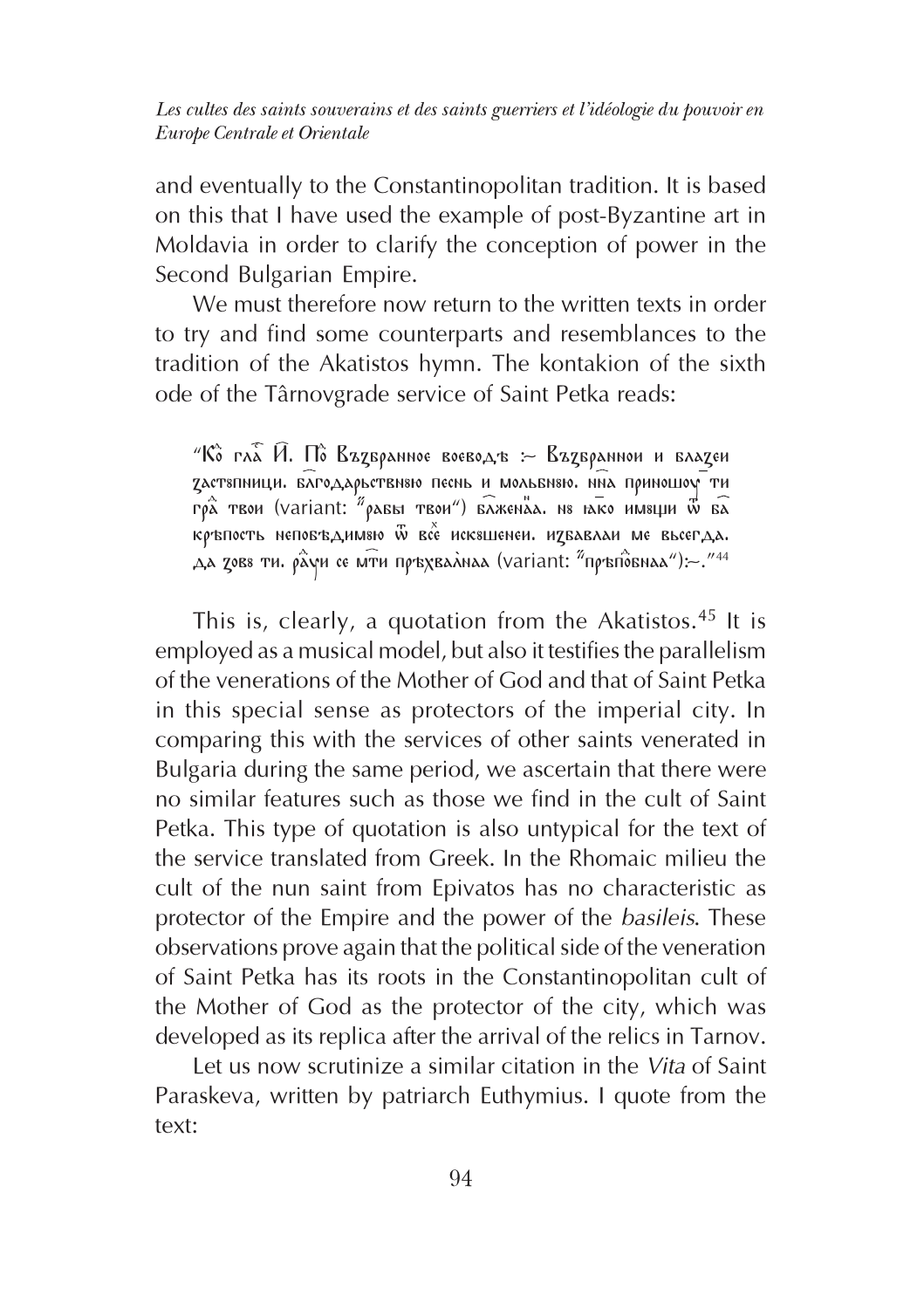"Ты юси Блъгарwмь юрасота, zастоупница же и хранителница; о тебъ царіе наши хвалет се; твоимь дастоуплюніемь вьсъмь  $\rho$ атоующимь нас $\mathrm z$  вьсп $\rho$ ъщемь; о тебъ г $\rho$ адь нашь оутв $\rho$ ъждают се и свътлоу поставлюють побъдоу. Колици многажди царіе и варвари вьсхотъще твои славныи го́адь Трьновь одлобити и бед Въсти сьтворити, въ немже вьсечьстною твою лежить тъло; нь ты, іакоже нъкыи храбрыи воевода тъхь лица посрамлюна wтгнала еси кръпостію, данною ти wт твоего жениха Христа."<sup>46</sup>

We find here not only the cult of the defender of the city, but also the protector of the tsars, of their authority and their army. It candidly quotes that the holy woman, whose honored body lies in the imperial city, brings to the Christian sovereign and to his virtuous army a "glorious victory" over the Barbarians. Of particular note is the expression "brave commander" or "stratege" (храбрын воевода). We already find it in the text of her service translated as *BAZBAANNAIN* BOGBOAA ("defending commander"), while she is called  $g_{\rm ZZ}\bar{g}_{\rm ARH}$  ... çàñòóïíèöà ("defending … intercessor"). There are many reasons to see this text as significant. One reason is because it testifies to the vision of the saint directly intervening in the world's historical events – similar to the intervention of the Mother of God during the siege of Constantinople in AD 626. More importantly, we should underline that this is an obvious quotation from the Akatistos Hymn, in which she is referred to in the same manner.<sup>47</sup> Following the Rhomaic conceptions, the divine grace descends on the imperial city through the very intercession of Our Lady.48 Thus, the Empire and its authorities obtain legitimization of their power and their identity. Of course, Our Lady is protector of the rulers of Bulgaria, and she is not deprived of this function. She also legitimizes the power. The Mother of God remains the main intercessor for humanity, but as a part of the reduction of the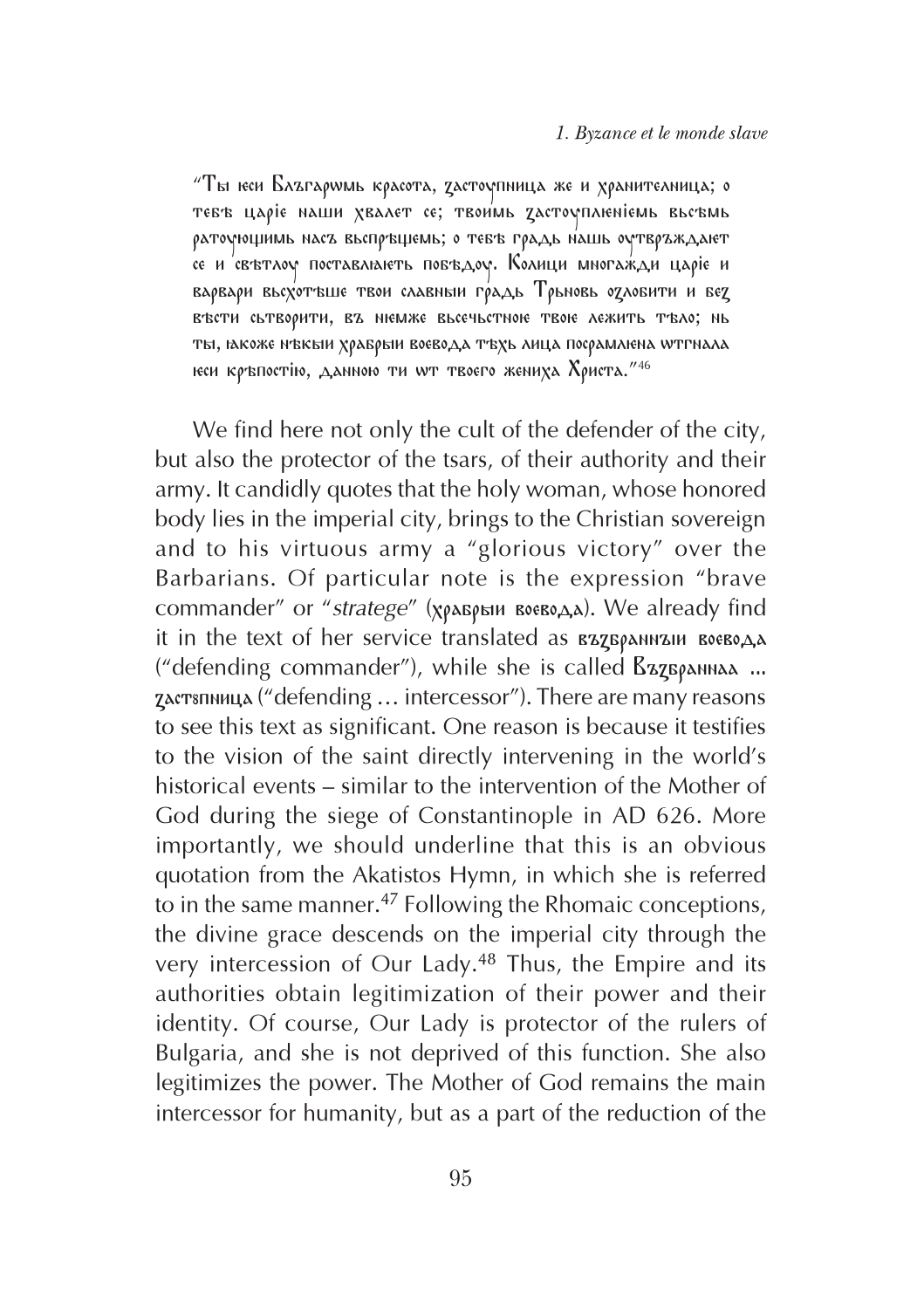models in the periphery of the Byzantine Commonwealth, we should highlight the intermediation of Saint Paraskeva-Petka, the holy nun whose cult took on, in a certain sense, some features of the Marial cult. To conclude this review of the similarities of the veneration of Saint Petka and that of Theotokos, we can quote again from the text of Saint Patriarch Euthymius, who referred to Saint Petka as the "vessel containing God":

 $T$ ы юеи съсоудь, приюмши истинною муро, еже юеть доухь с**кеты**и..."<sup>49</sup>

There is no human being – other than the Mother of God, the image of the Temple and the Arch of Alliance – who contained in her body the God's Word.

5. As the above quoted text hopefully demonstrates, the cult of Saint Petka began among the Bulgarians, a tradition that later passed to the Serbians and Romanians. After the translation of her relics to Tarnov, her veneration obtained its specific internal logic as counterpart and substitute of the imperial city-defender cult of the Mother of God (videlicet, a cult which legitimized and identified the power as being "protected by God"). It is this logic development that also determined the subsequent fate of the cult. Here we might ask questions as to the spontaneous character of this development: was it provoked by the Bulgarian authorities as an intentional policy of the state and the ecclesiastical elite? It is known only that the tsar went to great pains and made much diplomatic effort to obtain the relics. It is also important to bear in mind the historical context of the translation; it took place immediately after the battle of Klokotnitsa when Bulgaria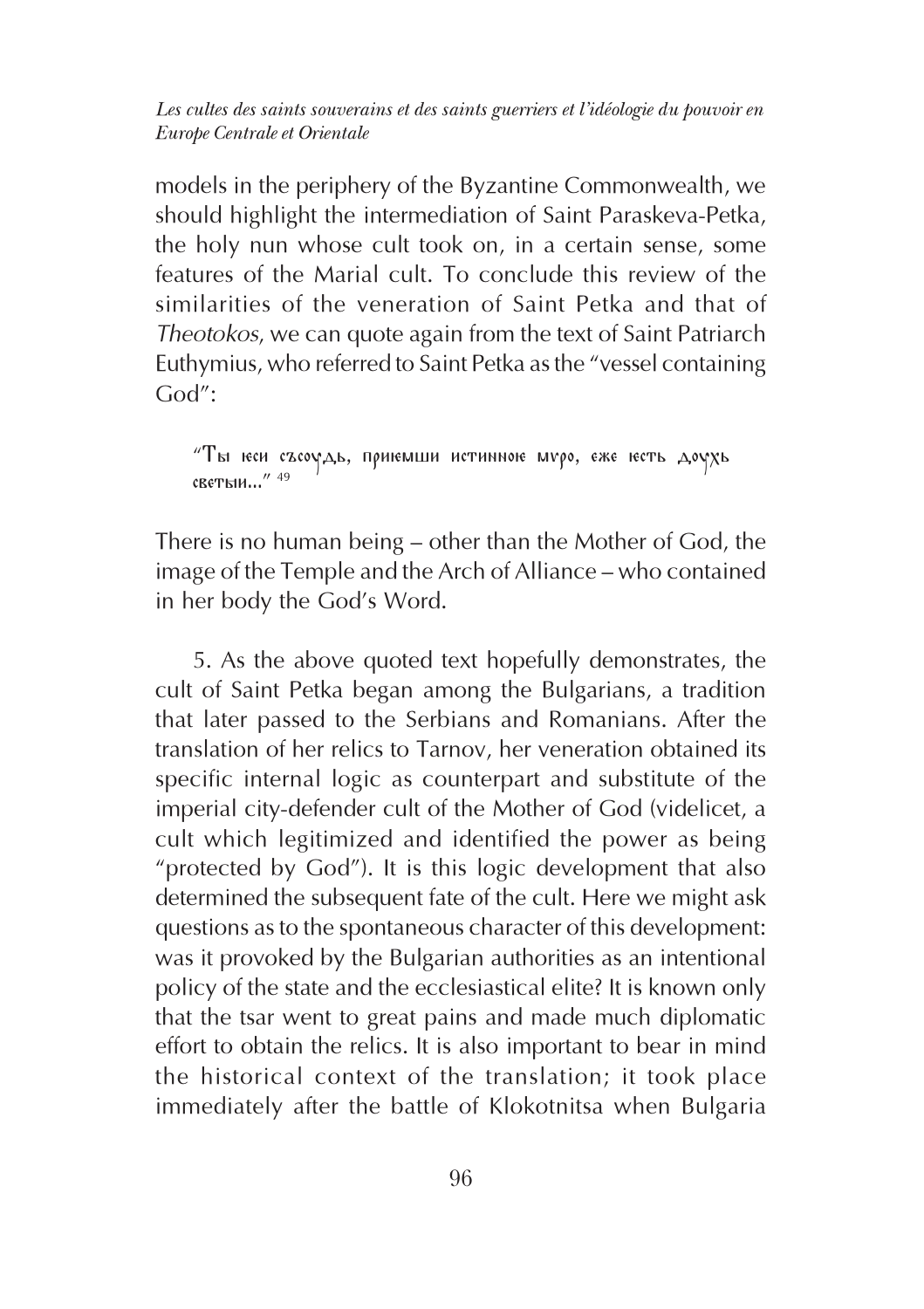became the dominant power in the Balkan Peninsula. All these proofs show the particular value of the acquisition of the relics in an ideological sense. It should also be stressed that the importance of any translatio is a function, a result of the character of the cult of the holy man or woman. In the present study we have tried to define the cult of Saint Paraskeva-Petka as a Bulgarian (or "Balkan") counterpart of the Constantinopolitan city-protector cult of the Mother of God. This means it was the counterpart of the veneration of Our Lady as the intercessor and protector of man facing Her Son; that it is she who will be our intercessor at the end of the history, at the Last Judgment, but also along the terrestrial path of humanity. This was the reason for protecting the Empire, which – as we have already noted – retains a particular signification in the history of salvation beginning with the Fall, and passing through Incarnation and Redemption, in order to reach its final objective.

Thus, I would insist that, as a counterpart to the Marial Constantinopolitan cult, the veneration of Saint Petka determines the special signification of the city and the country, which received her relic within the framework of the Christian world – or at least the position they pretended to possess! Of course, when studying this topic we must be aware of all the profanization and reduction of these claims in the peripheries of the Byzantine Commonwealth. In this special case, they are demonstrated by the substitution of the cult of the Mother of God with that of the holy anachorete from Epivatos.

At the end of this study it is necessary to take heed of a statement by D. Obolensky concerning the cult of Saint Demetrius of Thessalonica. According to his words, during Late Mediaeval times, the sovereigns of certain Orthodox states expressed their pretensions to the heritage of the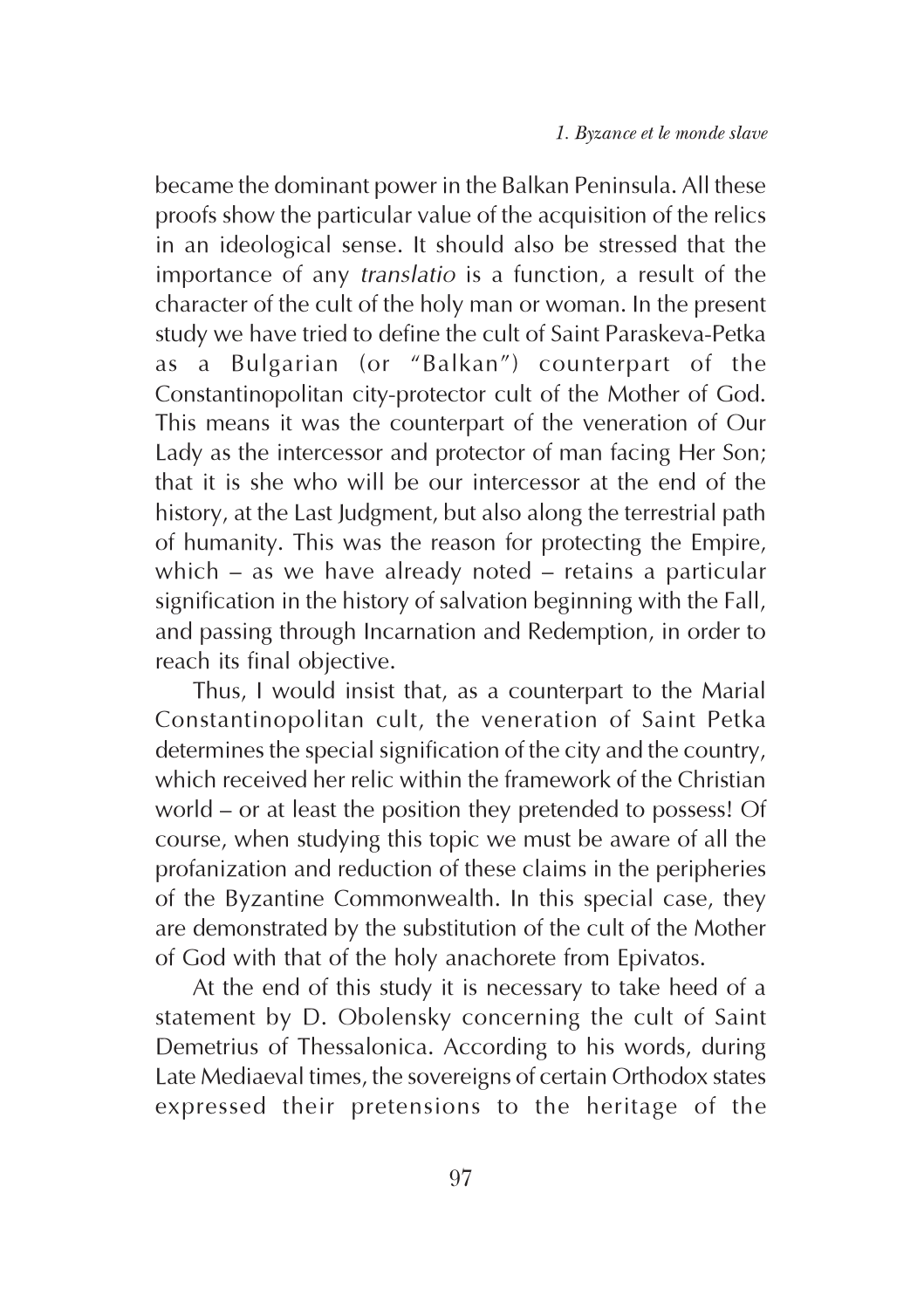Constantinopolitan Empire. The ideas of Renovatio Imperii were used to support the thesis of the Empire's Translatio, which passed in connection with the cult of Saint Demetrius.<sup>50</sup> This announcement is very interesting, all the more so since such processes passed in Bulgaria in the initiation of the movement of the Asen dynasty.51 G. Valtchinova drew attention to this thesis in her study of the cult of Saint Petka,<sup>52</sup> though she considered it too presumptuous to look for such parallel traits in the veneration of the woman saint from Epivatos. Nevertheless, this is the general thesis presented in this study – the imperial character of the cult of Saint Petka among Southern Slavs and Romanians (or at least "political" and princiar among the latter). As we have seen, it acquired precisely this type of character in Bulgaria under certain concrete historical circumstances. In my view, there is no doubt as to the political significance of the *Translatio* of saints' relics;<sup>53</sup> however, it was in fact the function of the concrete cult of Saint Paraskeva-Petka that determined its continuation, diffusion and importance – not the movement itself. It was precisely this function, as a counterpart to the imperial Marial veneration, which promoted the woman saint from her status as local saint in Thrace to that of protector of states and peoples. Thus, the saint became one of the religious foundations and arguments supporting the sacred character of the Second Bulgarian Empire. In the periphery of the Byzantine Commonwealth, it was reduced to the veneration of a simple saint and not the Mother of God, but it still obtained immense importance for the "political theology" of Southern Slavs and Romanians during the Late Middle Ages. Of course, there was no need for such a veneration of the saint in the Greek milieu, where the veneration of Our Lady as the savior of the city continued. This fact determined the marginal character of the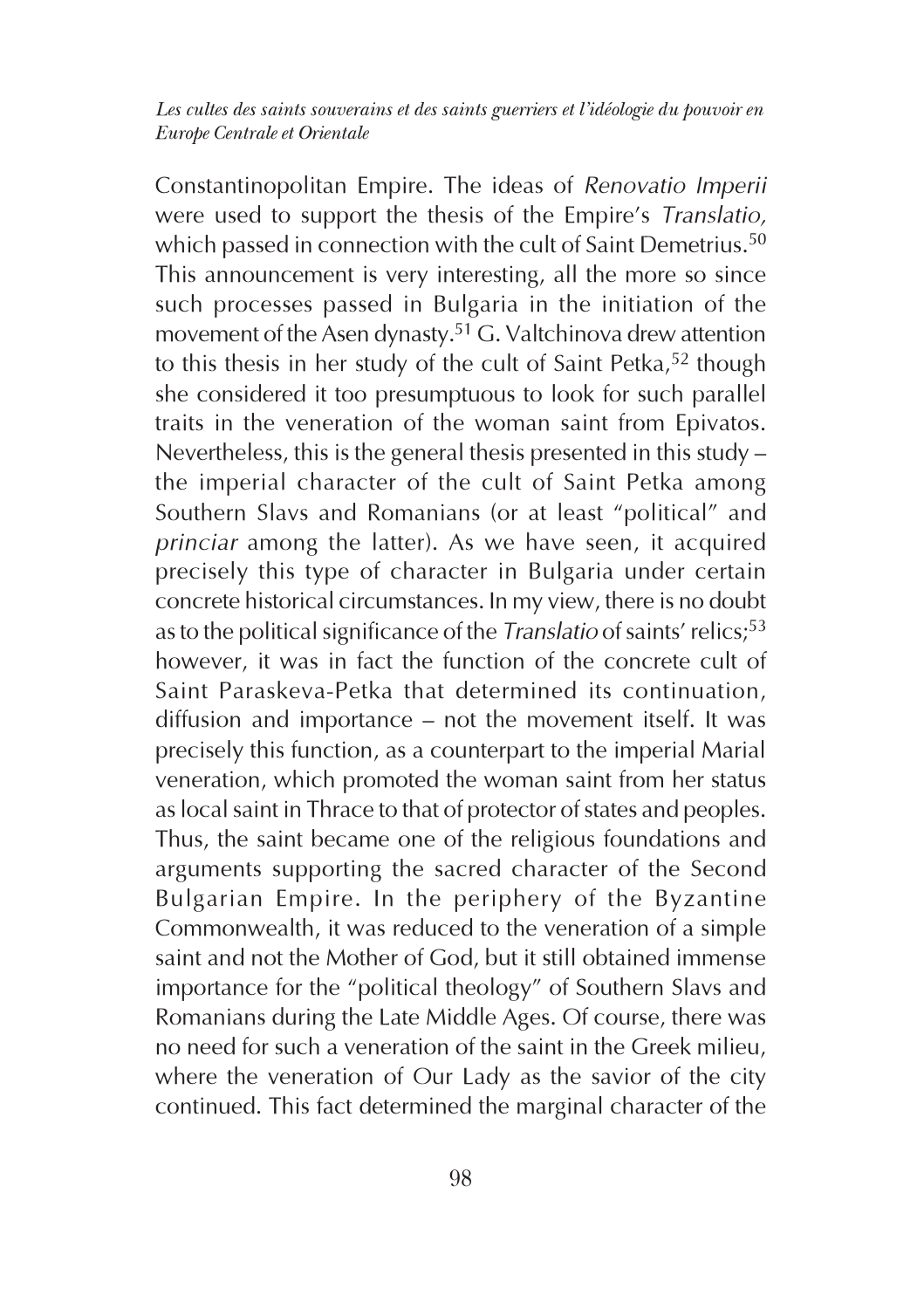cult of Saint Petka in Constantinople, not only before the arrival of her relics at Târnovgrade, but also during their stay in the imperial city from 1521 to 1641.

Nevertheless for the Bulgarians, Serbians, and Romanians, the arrival of the relics was equal to the obtaining of celestial protection for the city and the country that was to establish a particular position for them all over the Christian world. This position, even if not identical to that of the imperial city, the Basileoussa Polis, the Eye of the Universe, was at least a remote memory of it.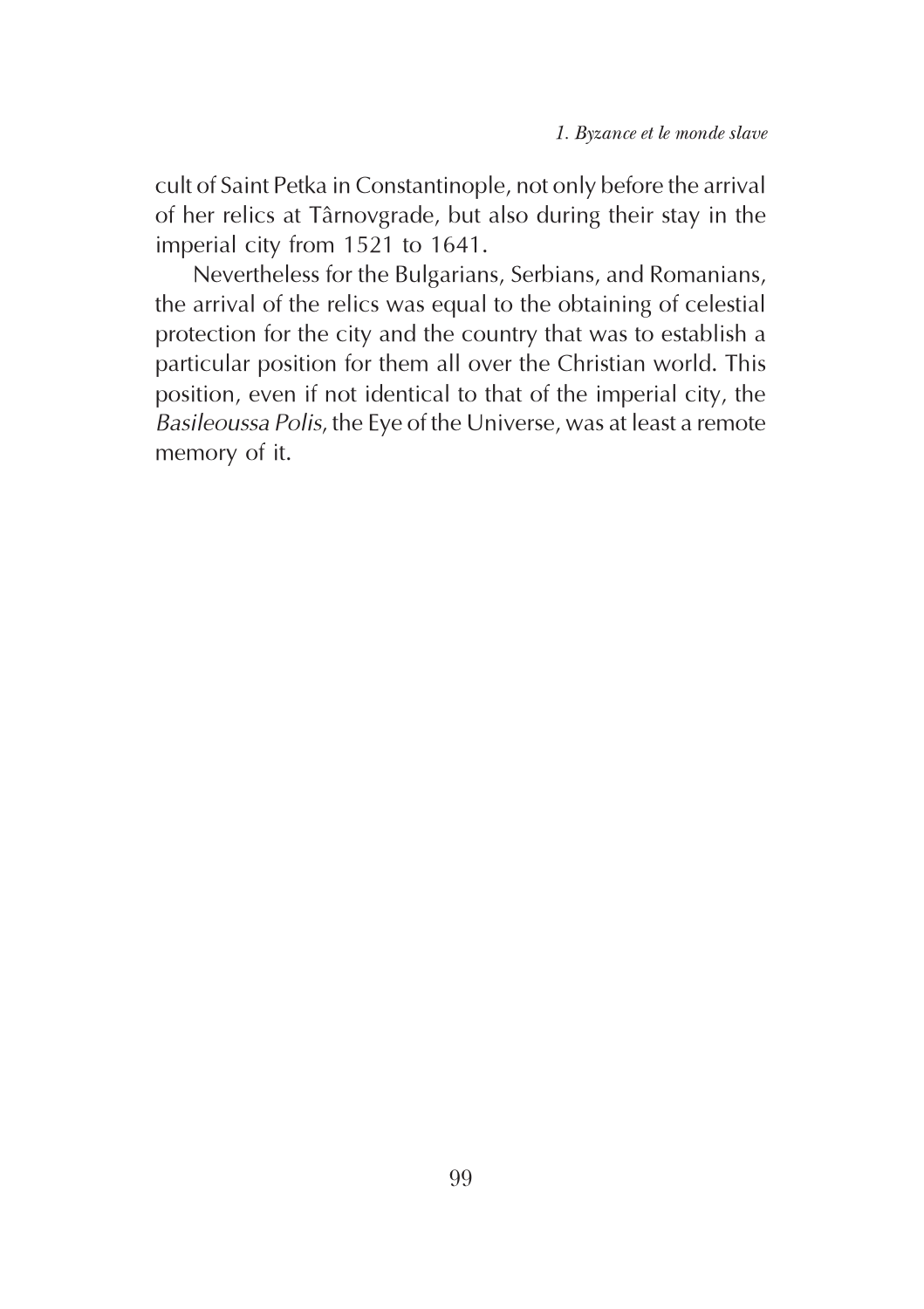## NOTES

- St. Kozhuharov, "Neizvesten letopisen razkaz ot vremeto na tsar Ivan Asen II", Literaturna misal, XVIII, 2, 1974, p. 134.
- <sup>2</sup> A. Cameron "The Theotokos in Sixth-Century Constantinople", Journal of Theological Studies, N. S., XXIX, 1, 1978, p. 99 sq.; R. G. Pãun, " 'La couronne est à Dieu'. Neagoe Basarab (1512-1521) et l'image du pouvoir penitent", in P. Guran (ed.), L'empereur hagiographe. Culte des saints et monarchie byzantine et post-byzantine, Bucarest, 2001, p. 199 sq.
- $3$  Fr. Barisić "Le siège de Constantinople par les Avars et les Slaves en 626", Byzantion, 24, 1954, passim.
- <sup>4</sup> Srednebolgarskij perevod hroniki Konstantina Manasija, Sofia, 1988, p. 152.
- <sup>5</sup> J. Ivanov, Bulgarski starini iz Makedonija, Sofia, 1931, p. 426; Bulgarskata literature i kniznina prez XIII vek, Sofia, 1987, p. 98, 103.
- <sup>6</sup> St. Kozuharov, "Neizvestno proizvedenie na starobulgarskata poezija", Starobulgarska literatura, I, 1971, p. 300-301.
- <sup>7</sup> Ibidem, p. 296-298.
- <sup>8</sup> Ibidem, p. 311 (50), 312 (56), 313 (57), 315 (74), 317 (85), 318 (87), 320.
- <sup>9</sup> Ibidem, p. 296-297, 313 (57), 315 (74), etc.
- $10$  Ibidem, p. 310 (42).
- $11$  Ibidem, p. 310 (42), 312 (56), 319.
- <sup>12</sup> P. Odorico, S. Asdrachas, T. Karanastassis, K. Kostis, S. Petmezas, Conseils et mémoires de Synadinos, prêtre de Serrès en Macédoine (XVII<sup>e</sup> siècle), Paris, 1996, p. 162-166.
- $13$  St. Kozuharov, "Neizvestno proizvedenie na starobulgarskata poezija", p. 310 (42), 312 (56), 317 (85), 318 (87).
- <sup>14</sup> For the examples of the Eastern Roman Empire see: N. Baynes, "The Supernatural Defenders of Constantinople", Analecta Bollandiana, LXVII, 1949, p. 167-171 ; Idem, "The Finding of the Virgin's Robe", Mélanges H. Grégoire, 1949, p. 87-95 (= Byzantine Studies, London, 1955, p. 240-247).
- $15$  P. Guran, "Invention et translation des reliques un cérémonial monarchique?" Revue des Etudes Sud-Est Européennes, XXXVI, 1998, 1-4, p. 195-229; B. Flusin, "L'empereur hagiographe. Remarques sur le rôle des premiers empereurs macédoniens dans le culte des saints", L'empereur hagiographe … cited above (note 2), p. 51 sq.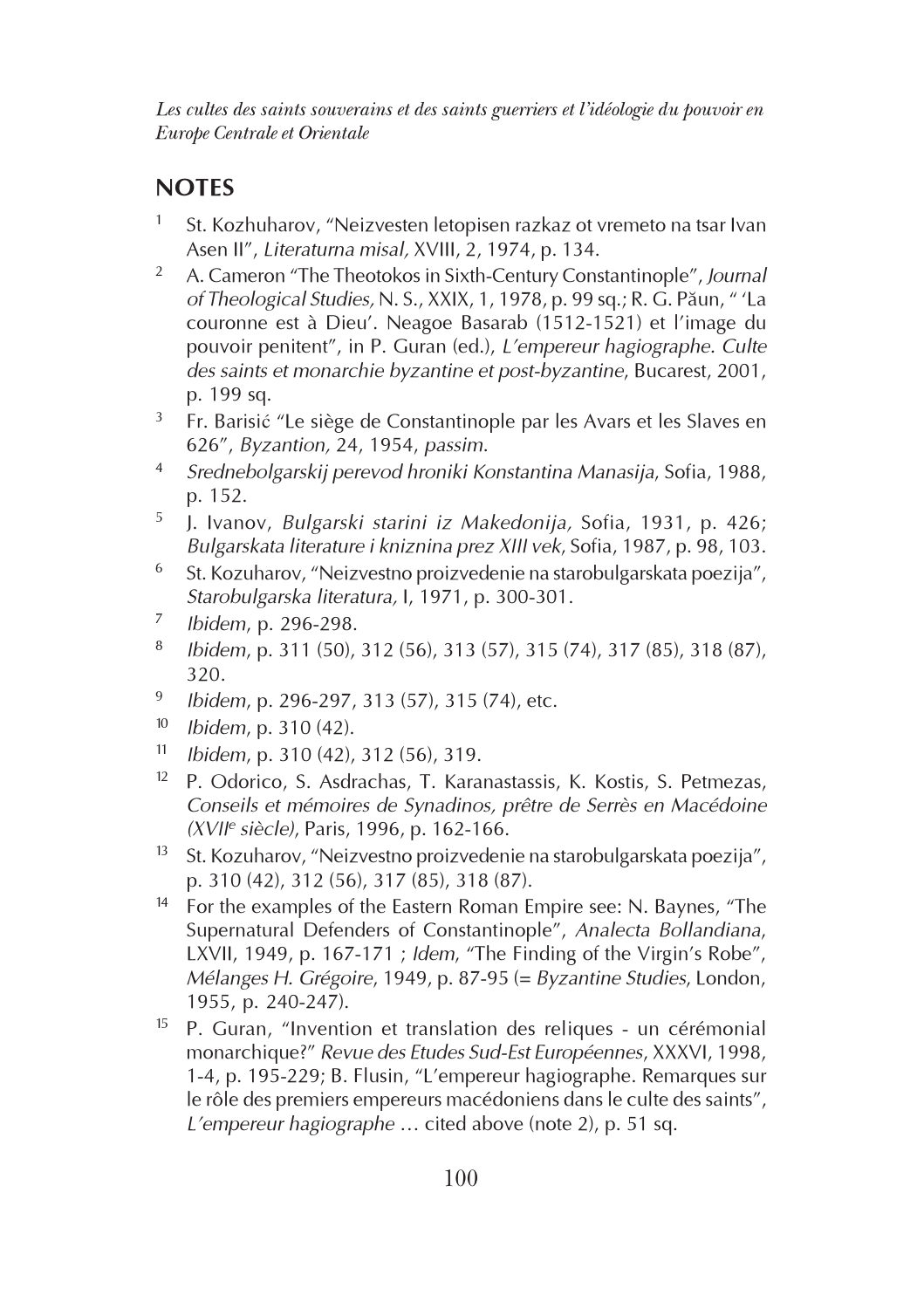- <sup>16</sup> St. Kozuharov, "Neizvesten letopisen razkaz ot vremeto na tsar Ivan Asen II", cited above, (note 1), p. 128.
- $17$  Ibidem, p. 128.
- <sup>18</sup> E. Kaluzniacki, Werke des Patriarchen von Bulgarien Euthymius (1375-1393), Wien, 1901, p. 435; Stara bulgarska literatura, IV, Sofia, 1986, p. 382; St. Kozuharov, op. cit., p. 128.
- <sup>19</sup> E. Kaluzniacki, Werke ..., p. 74; Stara bulgarska literatura, IV, p. 200.
- $20$  E. Kaluzniacki, Werke ..., p. 76-77; Stara bulgarska literatura, IV, p. 201.
- <sup>21</sup> St. Kozuharov, "Neizvestno proizvedenie na starobulgarskata poezija", p. 296 sq. In the second troparion of the sixth ode is written: " $C_{T\varphi\text{AMMA}}$  $\frac{\partial}{\partial \alpha}$ й †рона чиста четаа. пособстввеши ц $\widehat{\rho}$ емь. и храниши гр $\widehat{\tilde{\alpha}}$  свои. и низлагаеши враги безбжние. хотещеи бранемь", Ibidem, p. 311 (50). And inferior in the oikos: " $\rho \tilde{\lambda}$ уи се чьсны цареи славо", Ibidem, p. 313 (57). In the first troparion of the ninth ode: " $\rho \hat{\alpha}$ уи се цр $\tilde{\rho}$ кое посовие неповъдниое", Ibidem, p. 315 (74).
- $2^2$  Ibidem, p. 316 (76).
- $^{23}$  Ibidem, p. 316 (77).
- $24$  Ibidem, p. 320.
- $25$  It would be interesting to compare my observations with the thesis of the presence of the Mother of God at Constantinople. It was claimed this was a real presence testified by the Marial contact-relics, which were in the Polis; see N. Baynes, "The Supernatural Defenders of Constantinople", p. 172-173.
- <sup>26</sup> E. Kaluzniacki, *Werke ..., p.* 73-74; Stara bulgarska literatura, IV, p. 200.
- $2^{\gamma}$  E. Kaluzniacki, Werke ..., p. 72 sq.; Stara bulgarska literatura, IV, p. 199-201.
- $28$  In order to accentuate the parallelism between the cult of saint Petka and that of Our Lady in Constantinople, it serves here to recall the notion of the Mother of God as a image of the Church or the Temple, which is very important for the present study: see J. Meyendorff, Byzantine Theology (Historical Trends and Doctrinal Themes), New York, 1974, p. 21; M. Pliouhanova, Sjuzety i simvoly Moskovskogo carstva, Sanct Petersbug, 1995, p. 28; Iv. Biliarsky, "La demeure et la corne de l'Empire", Orientalia Christiana Periodica, LXIX, 2003, passim.
- $29$  J. Ivanov, Bulgarski starini iz Makedonija, p. 426, 427, 429, etc; Bulgarskata literature i kniznina prez XIII vek, p. 97, 99, 104, etc.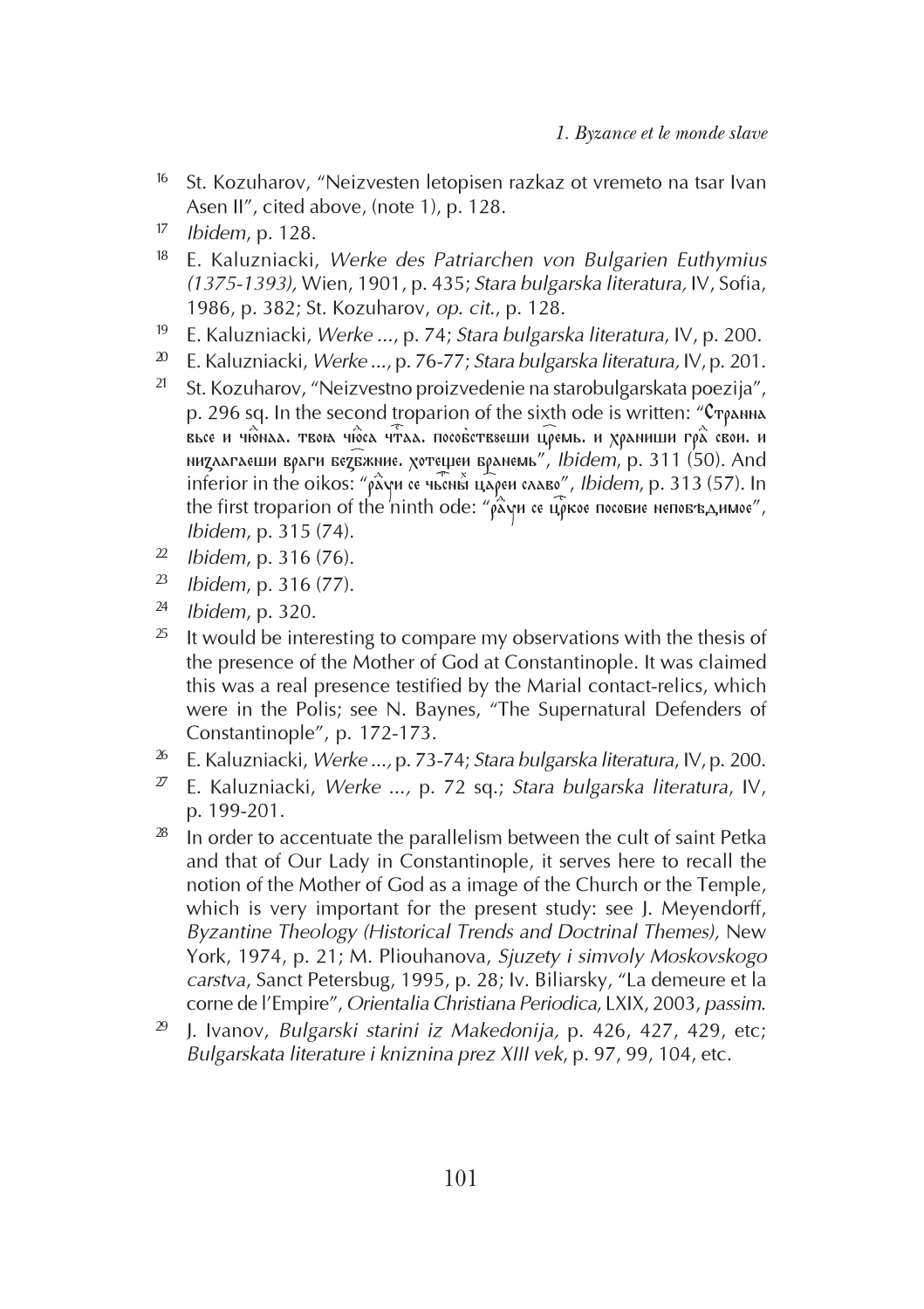- $30$  Obviously, we find far more evidences in this text. The theme of the bride is very well developed. The subject continues in the whole text; see St. Kozuharov, "Neizvestno proizvedenie na starobulgarskata poezija", p. 304 (3, 4), 307 (13), 320, 321.
- <sup>31</sup> Ibidem, p. 318 (88).
- $32$  Ibidem, p. 316 (77).
- $33$  Ibidem, p. 314 (61), 321.
- $34$  About the ideological signification of this images, see: Iv. Biliarsky, "La demeure et la corne de l'Empire", cited above (note 28), p. 194-195.
- $35$  This fusion could be the subject of a special study, based even on the confusion of the liturgical readings and of the feasts' dates. The reason for this fusion is the identity of their names, which produced the situation. At any rate, it should be underlined that it is mainly the cult of Saint Paraskeva of Tarnovgrade which englobed the others, since it was clearly more important in the Orthodox Slavic milieu.
- <sup>36</sup> The explanation lies in the Greek and Slavon of the day (Παρασκευή, Петьк, Пятница). See Fr. Halkin, "La Passion de sainte Parascève par Jean d'Eubée", in: Polychronion. Festschrift Franz Dölger zum 75. Geburtstag, Heidelberg, 1966, p. 228; Idem, "Les trois saintes Mercredi, Vendredi et Dimanche", Analecta Bollandiana, 86, 1968, p. 390 (it should be emphasized that  $-$  following this study  $-$  all three holy women who personalize certain days of the week are presented as intercessors for the innocents at the Last Judgement together with Mother of God, Ibidem, p. 390 : "l'apocalypse de Sainte Anastasie BHG 1868-70 montre au pied du trône de Dieu quatre femmes veillant sur les enfants innocents : ce sont la Vierge, Ste. Κυριακή, Ste. Τετάρδη, Ste. Παρασκεύης); see also : D. I. Mureşan, "Autour de l'élément politique du culte de sainte Parascève la Jeune en Moldavie", L'empereur hagiographe … cited above (note 2), p. 253-254.
- It is precisely that Saint Petka the Roman who is often confused with the other saints bearing the same name, even in the hagiography. See note 35 and S. Der Nersessian, "The Illustrations of the Homilies of Gregory of Nazianzus: Paris. Gr. 510", Dumbarton Oaks Papers, 16, 1962, p. 202, pl. 3; E. Bakalova, "La vie de Sainte Parascève de Tîrnovo dans l'art balkanique du Bas Moyen Age", Byzantinobulgarica, V, 1978, p. 175-176; Eadem, "Zitieto na sv. Petka Tarnovska v kasnosrednovekovnoto izkustvo na Balkanite:", Rodina, 1996, 2, p. 57.
- See the two articles signed by Elka Bakalova, cited above (note 37), passim.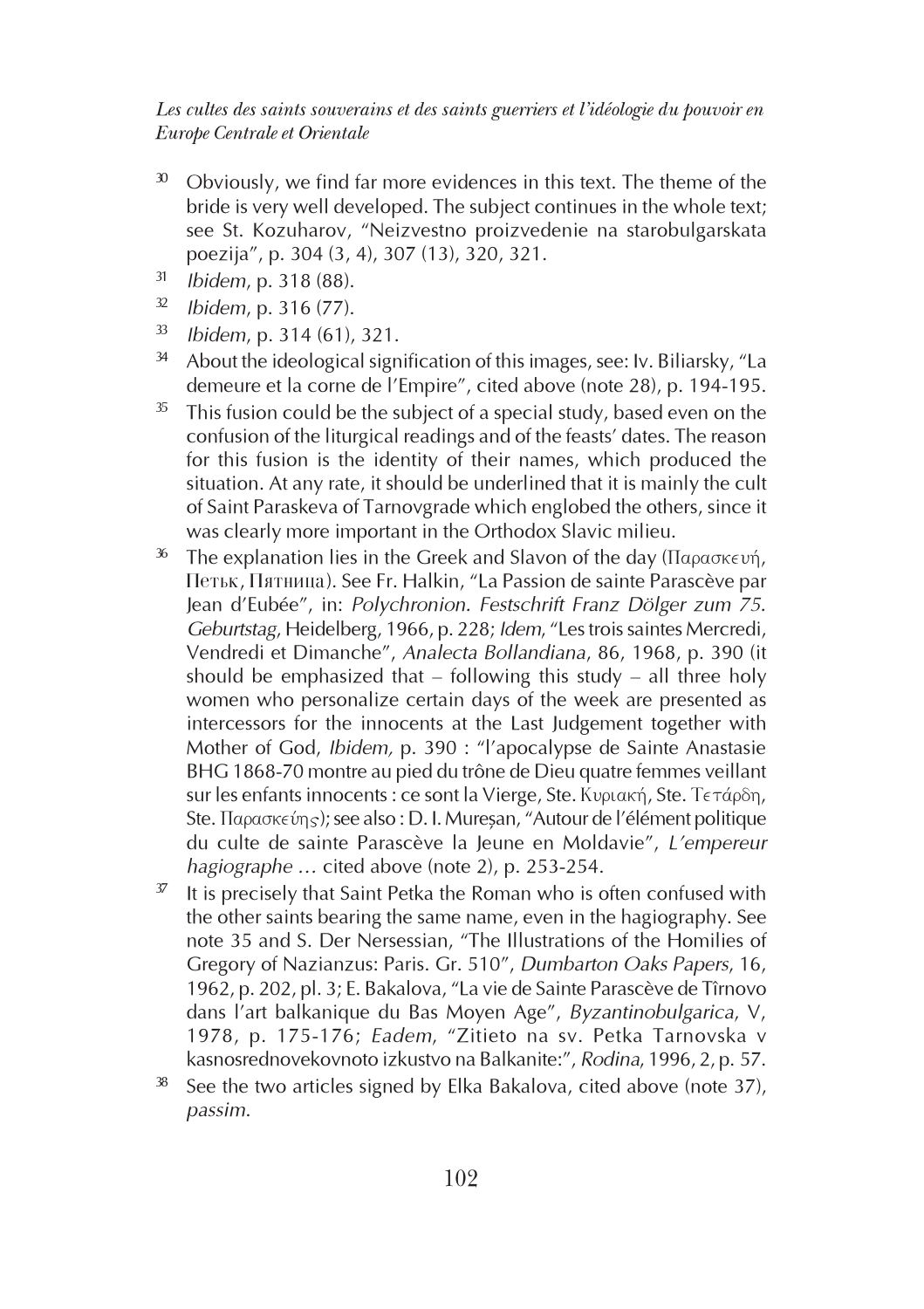- 39 S. Ulea, "Originea și semnificația ideologică a picturii exterioare moldovenești (I)", Studii și cercetări de istoria artei (SCIA), X, 1963, 1, p. 57-93; Idem, "L'origine et la signification idéologique de la peinture extérieure moldave", Revue Roumaine d'Histoire, 1963, 1, p. 29-71; Idem, "Originea și semnificația ideologică a picturii exterioare moldoveneşti (II)", SCIA, t. XIX, 1972, Nr. 1, p. 37 sq.; E. Bakalova, "Zitieto na sv. Petka Tarnovska … " p. 66-67.
- <sup>40</sup> S. Ulea, "L'origine et la signification idéologique de la peinture extérieure moldave", p. 41 sq.
- <sup>41</sup> Idem, "Originea și semnificația ideologică a picturii exterioare moldovenesti (II)", p. 45-46. I had the possibility to see the frescos during my visit in Northern Moldavia and Bucovina in July 2003 and to confirm the author's conclusion concerning the ideological sense of the scenes.
- <sup>42</sup> E. Bakalova, "La vie de sainte Parascève..." p. 188 sq.; Eadem, "Zitieto na sv. Petka Tarnovska …" p. 65-67, 81-82.
- $43$  S. Ulea, "Originea si semnificatia ideologică ..." (II), cited above (note 39), p. 45-46.
- <sup>44</sup> St. Kozuharov, "Neizvestno proizvedenie na starobulgarskata poezija", p. 312 (56).
- <sup>45</sup> **ΔΣΣΕΡΑΝΗΝΟΕ ΒΟΕΒΟΔΈΣ** = Τη υπερμάχω στρατηγώ see below (note 46).
- <sup>46</sup> "You are the beauty, the intercessor and the protector of the Bulgarians. Our tsars are exalted by you. We can resist to the foes, attacking us, thanks to your intercession! By you our city becomes stronger and is glorified by a bright victory. How many kings and Barbarians wanted over and over again to humiliate and to destroy your glorious city of Tarnov where your most honored body lies. But you as a brave commander  $(=$  "stratege", "voevoda") sent off their ashamed faces by the force given you from your bridegroom Jesus Christ!", E. Kaluzniacki, Werke ..., p. 74; Stara bulgarska literatura, IV, p. 200.
- 47 Τη υπερμάχω στρατηγώ τα νικητήρια ως λυτρωθείσα των δεινών εύχαριστήρια άναγράφω σοι ή πόλις σου Θεοτόκε· άλλ' ώς έχουσα τὸ κράτος ἀπροσμάχητον ἐκ παντοίων με κινδύνων ἐλευθέρωσον· ίνα κράζω σοι· χαίρε νύμφη ανύμφευτε., E. Wellesz, The Akathistos Hymn (Introduced and Translated), [= Monumenta musicae byzantinae transcripta, vol. IX], Copenhague, 1957, p. LXVIII; C. A. Trypanis, Fourteen Early Byzantine Cantica [=Wiener byzantinische Studien, Bd. V], Wien, 1968, p. 29.